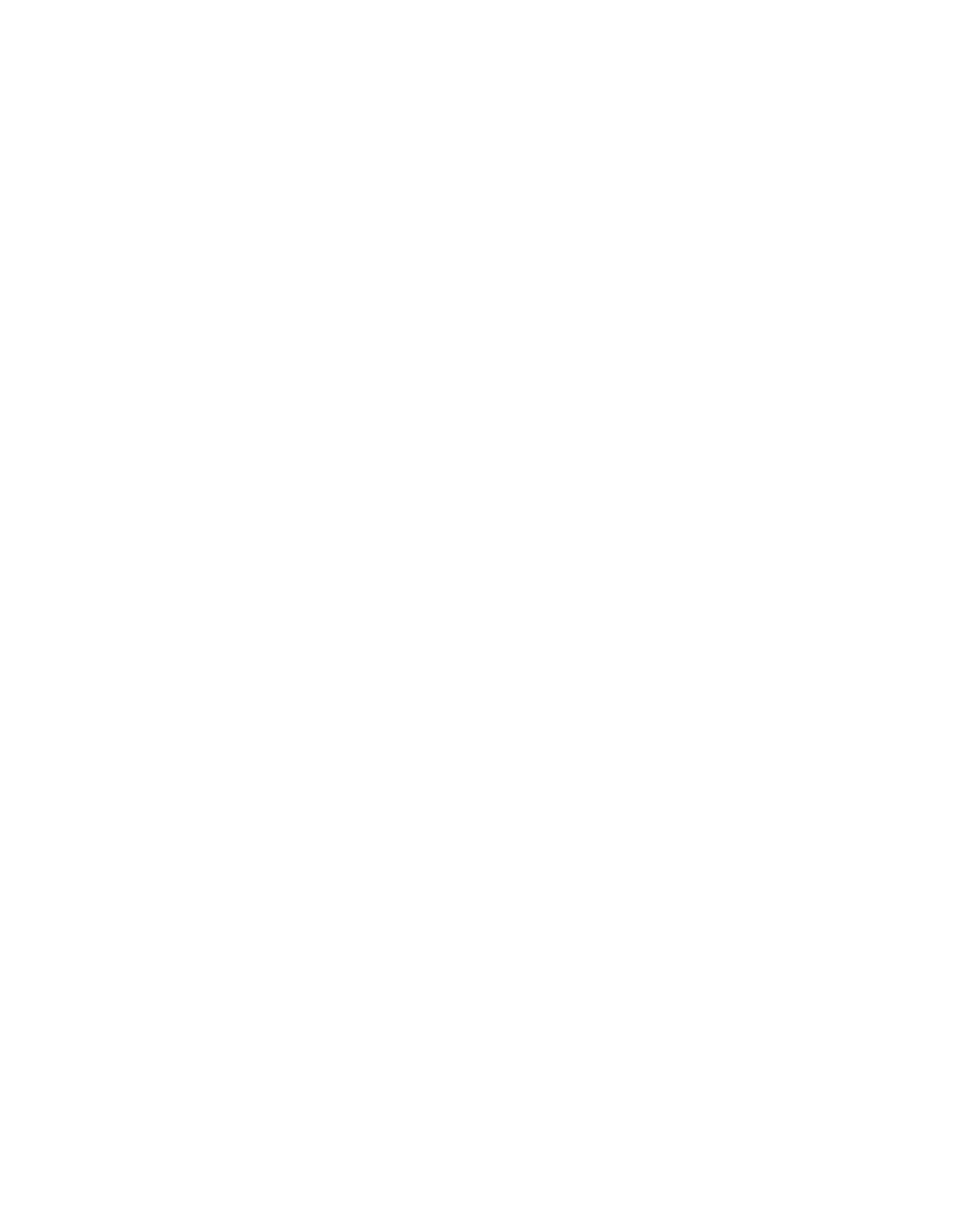## **THE NUCLEAR PROLIFERATION INTERNATIONAL HISTORY PROJECT WORKING PAPER SERIES**

### **Christian F. Ostermann, Leopoldo Nuti and Evan Pikulski, Series Editors**

This paper is one of a series of Working Papers published by the Nuclear Proliferation International History Project. The Nuclear Proliferation International History Project (NPIHP) is a global network of individuals and institutions engaged in the study of international nuclear history through archival documents, oral history interviews and other empirical sources. Recognizing that today's toughest nuclear challenges have deep roots in the past, NPIHP seeks to transcend the East vs. West paradigm to work towards an integrated international history of nuclear weapon proliferation.

The continued proliferation of nuclear weapons is one of the most pressing security issues of our time, yet the empirically-based study of international nuclear history remains in its infancy. NPIHP's programs to address this central issue include:

- the annual Nuclear Boot Camp for M.A. and Ph.D. candidates to foster a new generation of experts on the international history of nuclear weapons;
- the NPIHP Fellowship Program for advanced Ph.D. students and post-doctoral researchers hosted by NPIHP partner institutions around the world;
- a coordinated, global research effort which combines archival mining and oral history interviews conducted by NPIHP partners;
- a massive translation and digitization project aimed at making documentary evidence on international nuclear history broadly accessible online;
- a series of conferences, workshops and seminars hosted by NPIHP partners around the world.

The *NPIHP Working Paper Series* is designed to provide a speedy publications outlet for historians associated with the project who have gained access to newly-available archives and sources and would like to share their results. As a non-partisan institute of scholarly study, the Woodrow Wilson Center takes no position on the historical interpretations and opinions offered by the authors.

Those interested in receiving copies of any of the Working Papers should contact:

Nuclear Proliferation International History Project Woodrow Wilson International Center for Scholars One Woodrow Wilson Plaza 1300 Pennsylvania Ave, NW Washington, DC 20004

Telephone: (202) 691-4110 Fax: (202) 691-4001 Email: [npihp@wilsoncenter.org](mailto:npihp@wilsoncenter.org)  NPIHP Web Page: <http://www.wilsoncenter.org/npihp>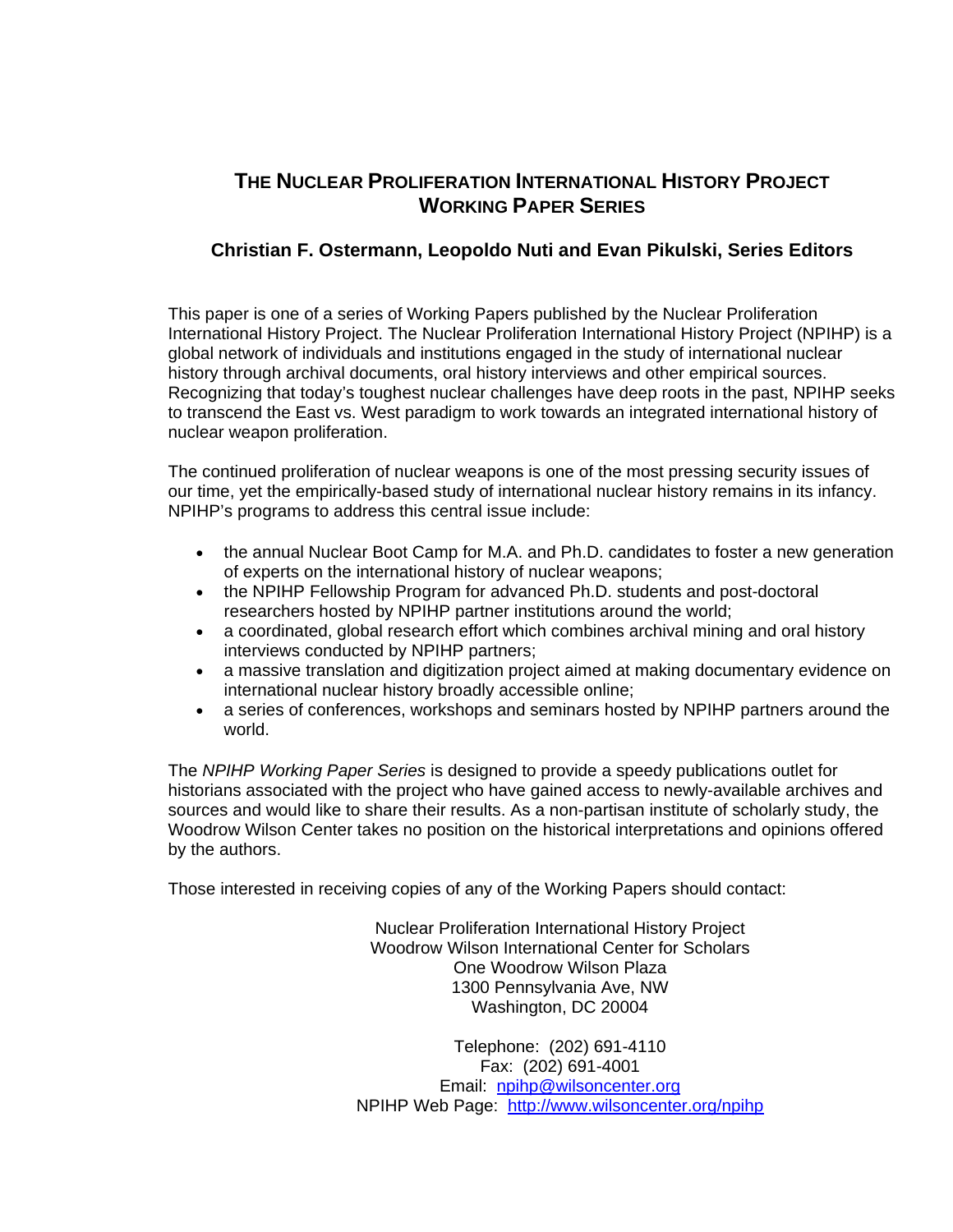## **THE NUCLEAR PROLIFERATION INTERNATIONAL HISTORY PROJECT**

## **WORKING PAPER SERIES**

Christian F. Ostermann, Leopoldo Nuti, and Evan Pikulski Series Editors

- 1. **The Elephant in the Room The Soviet Union and India's Nuclear Program, 1967–89**  Balazs Szalontai
- 2. **Between Aid and Restriction Changing Soviet Policies toward China's Nuclear Weapons Program 1954–60** Zhihua Shen and Yafeng Xia
- 3. **From the Peaceful Atom to the Peaceful Explosion Indo-French nuclear relations during the Cold War, 1950–1974**  Jayita Sarkar
- 4. **Russia's Policy in the Run-Up to the First North Korea Nuclear Crisis, 1991–93** Sergey Radchenko
- 5. **The Persistent Legacy Germany's Place in the Nuclear Order** Andreas Lutsch
- 6. **The Imagined Arsenal India's Nuclear Decision-making, 1973–76** Yogesh Joshi
- 7. **Tlatelolco Tested The Falklands/Malvinas War and Latin America's Nuclear Weapon Free Zone** Ryan Alexander Musto
- 8. **Prelude to the Euromissile Crisis The Neutron Bomb Affair, the Netherlands, and the 'Defeat of the Strangeloves' 1977–78** Ruud van Dijk
- 9. **"Diverting the Arms Race into the Permitted Channels" The Nixon Administration, the MIRV-Mistake, and the SALT Negotiations** Stephan Kienenger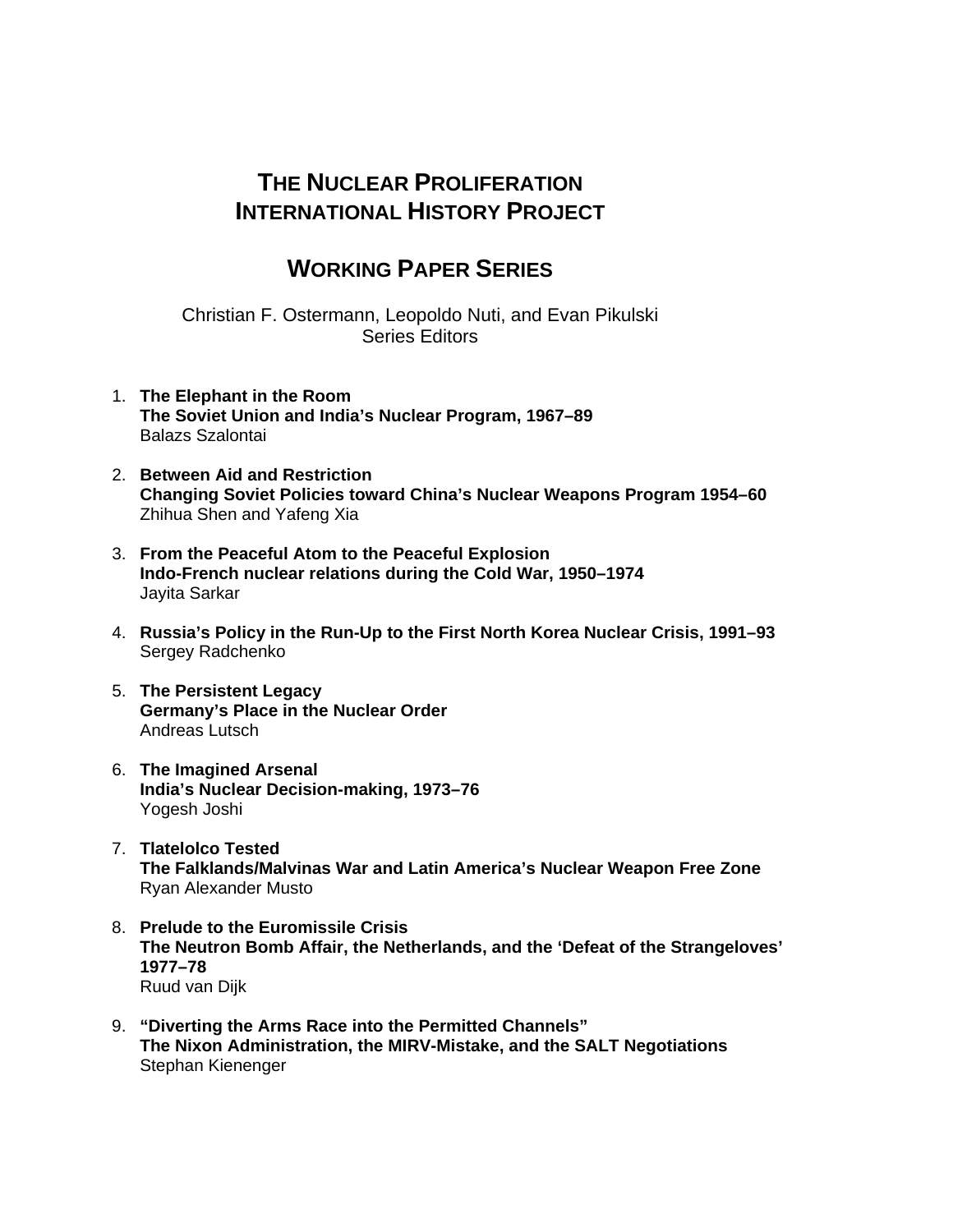10. **Bringing Seoul into the Non-Proliferation Regime** 

**The Effect of ROK-Canada Reactor Deals on Korea's Ratification of the NPT** Se Young Jang

### 11. **Waiting for the Bomb**

**PN Haksar and India's Nuclear Policy in the 1960s** Yogesh Joshi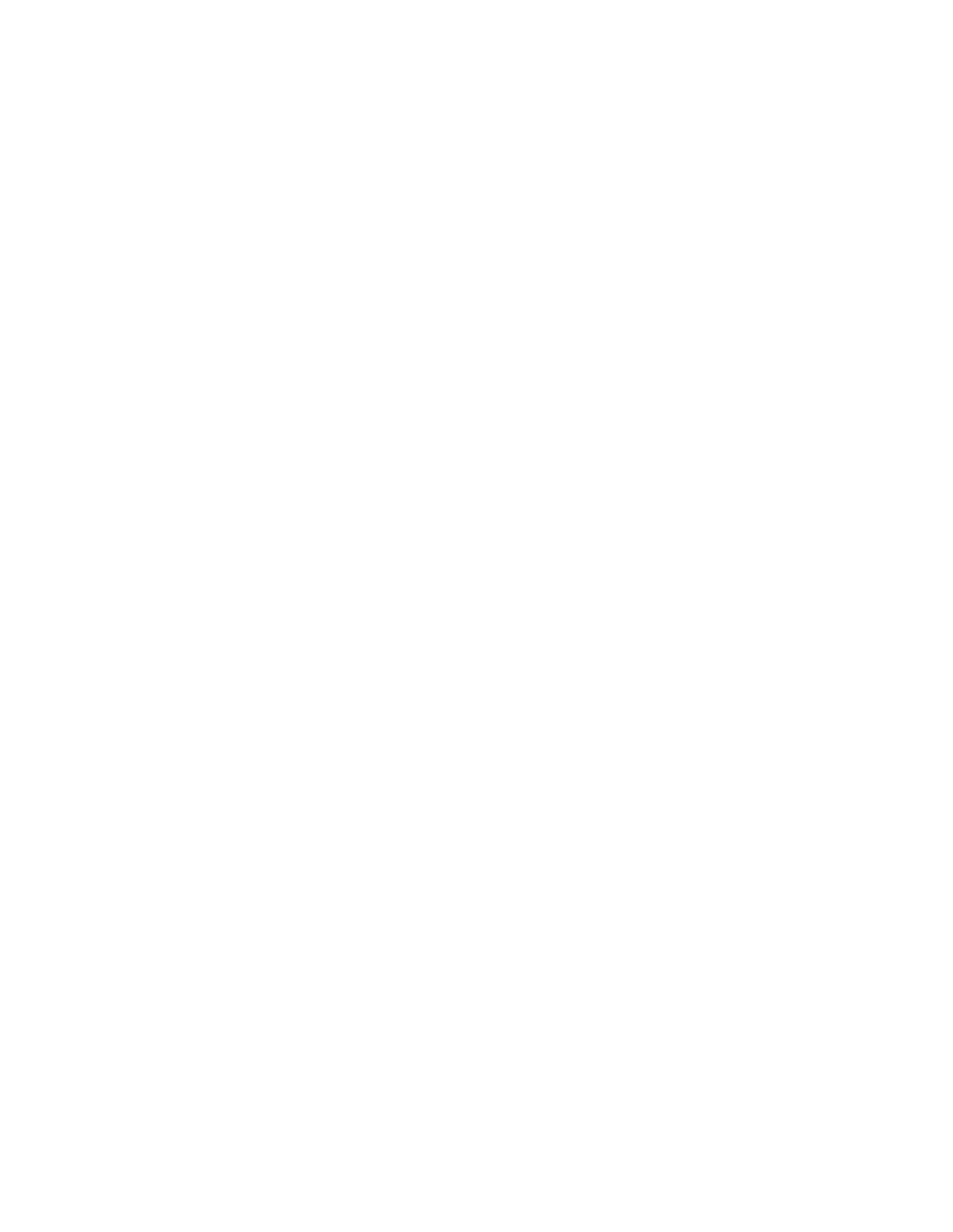## **Tlatelolco Tested:**

## **The Falklands/Malvinas War and Latin America's Nuclear Weapon Free Zone**

## **Table of Contents**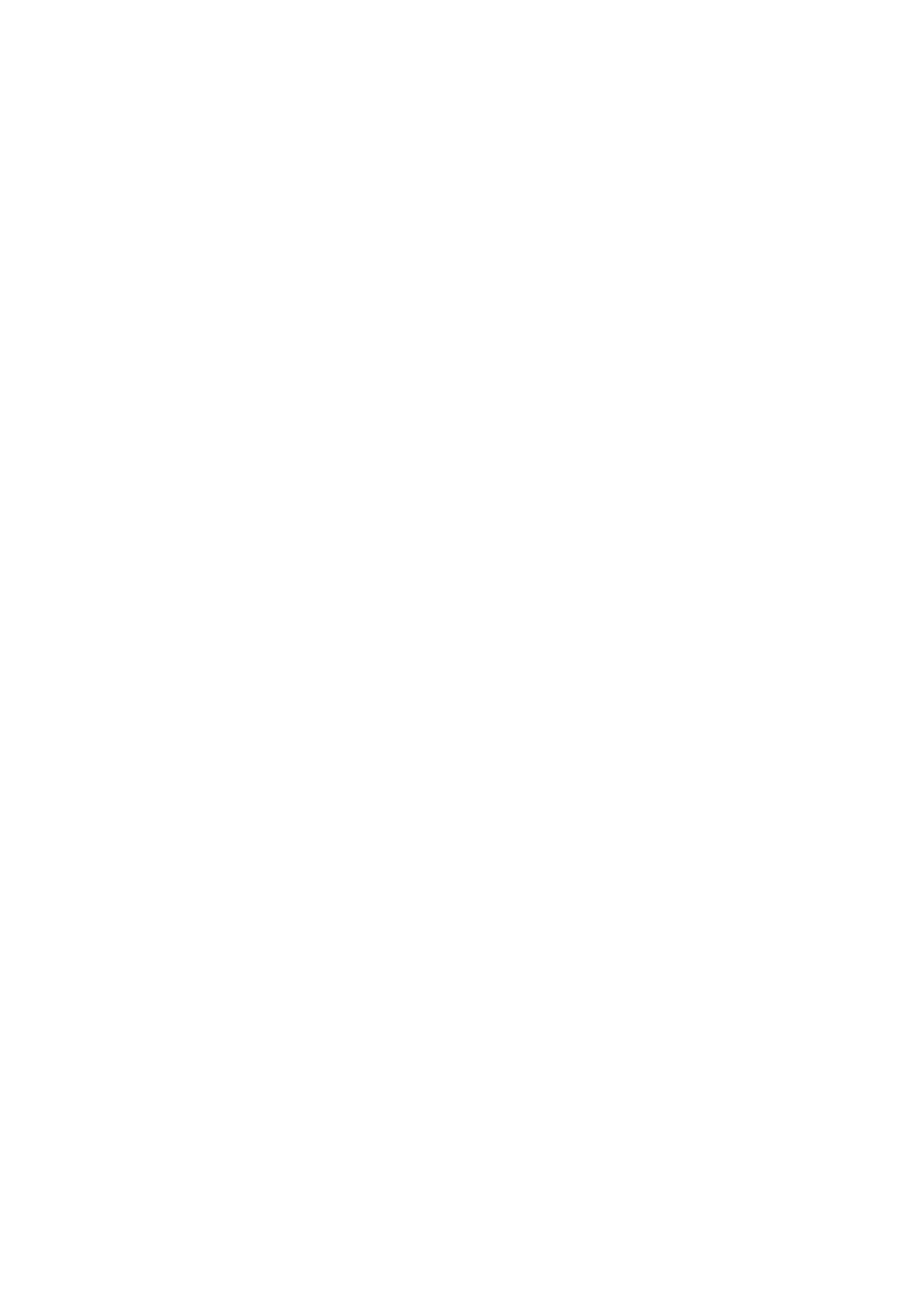#### <span id="page-8-0"></span>**Executive Summary**

During the 1982 Falklands/Malvinas War and in its aftermath, Argentina accused Great Britain of violating Latin America's nuclear weapon free zone (NWFZ) by deploying nuclear propelled submarines to the demarcated geographic area and by entering the zone with ships carrying nuclear weapons, possibly with the intent of using them in the War. This NPIHP working paper examines the unprecedented role played by OPANAL, the nonproliferation agency charged with upholding the 1967 Treaty of Tlatelolco that established Latin America as the first NWFZ in an inhabited region of the world, in addressing the first accusations of a militaristic violation of a NWFZ.

Utilizing primary source materials from OPANAL, this working paper finds that while OPANAL was mostly an inefficient and ineffectual agency during the 1970s, it provided a central forum through which to address the nonproliferation concerns raised by the conflict. Argentina and Brazil, erstwhile rivals and the two most advanced nuclear states in Latin America, were not formal members of Tlatelolco but found in OPANAL a common shield against perceived nuclear imperialism after the Falklands/Malvinas War. OPANAL provided these two rivals a chance to collaborate on regional nuclear nonproliferation initiatives even as they were external to the Tlatelolco regime, thereby helping to build trust not only between themselves, but with other Latin American states as well.

OPANAL provided all Latin American states with a forum to engage in multilateral contact on nuclear nonproliferation issues and maintain contact with non-Latin American nuclear weapon states, all (crucially) without extra-regional oversight. Despite the underwhelming official response by OPANAL to perceived British violations of Tlatelolco during the Falklands/Malvinas War, Argentina, Brazil, and other states still found the organization to be important, and joined in efforts to strengthen the Latin American nuclear nonproliferation regime moving forward. Perhaps the larger point to be made is that Argentina, Brazil and other states *wanted* OPANAL to rectify perceived violations of Tlatelolco.

Overall, this working paper finds that even a weakened regional nonproliferation agency like OPANAL can play an important role in the aftermath of a perceived nuclear threat from an extra-regional state. Looking forward, this paper suggests that lessons from OPANAL during the Falklands/Malvinas War could inform the efforts of Africa's NWFZ, as its own nonproliferation agency is faced with the questions raised by the contested island of Diego Garcia.

Furthermore, proposals for the creation of a NWFZ in the Middle East would be well served by including plans for the creation of a regional nonproliferation agency like OPANAL. The regional rivalries and conflicts of the Middle East and the inherent opacity of the nuclear field make imperative the creation of a diplomatic space dedicated to achieving dialogue, political transparency, and cooperation in issues of regional nuclear nonproliferation.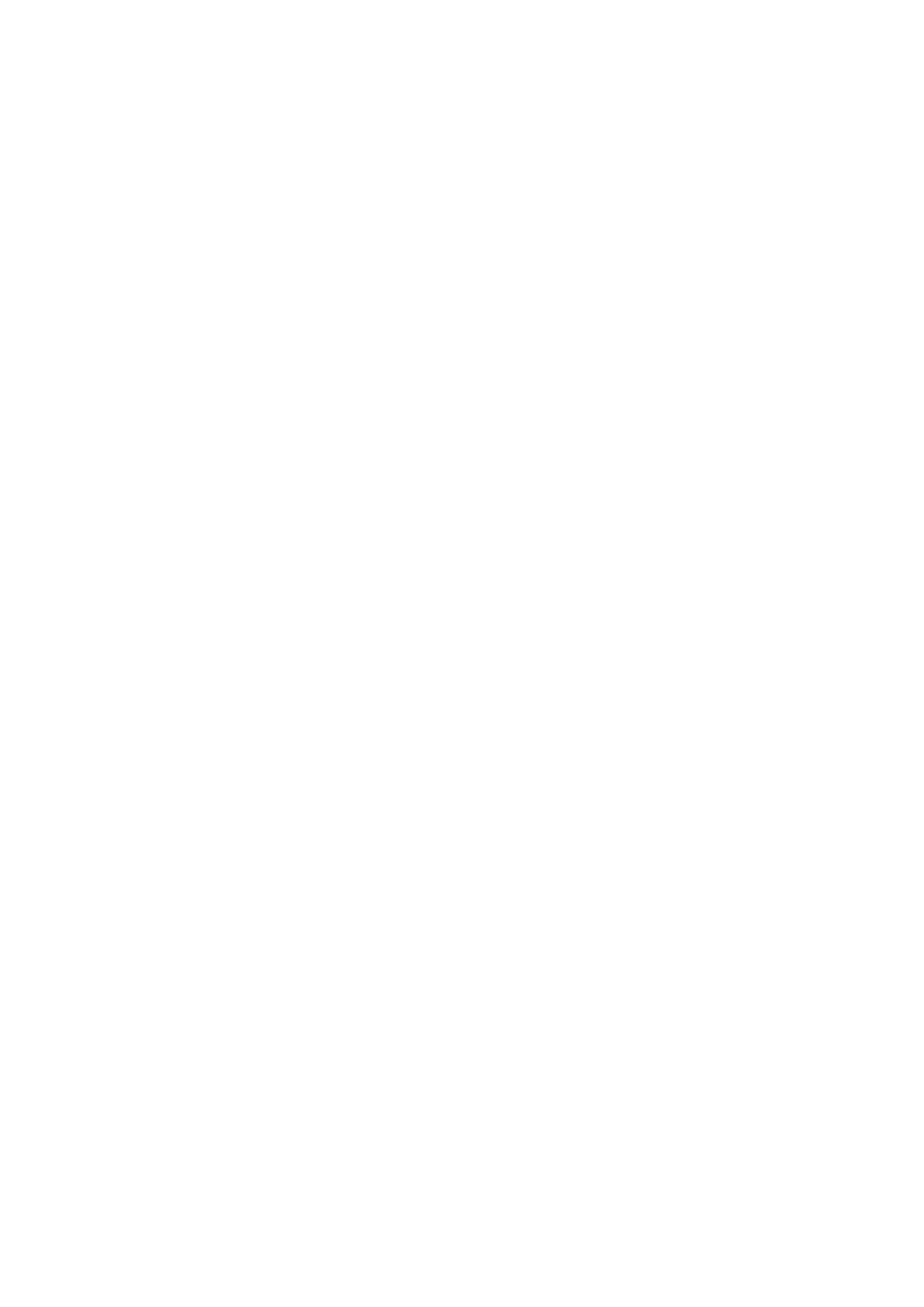#### <span id="page-10-0"></span>**Tlatelolco Tested**

**.** 

## **The Falklands/Malvinas War and Latin America's Nuclear Weapon Free Zone** By Ryan Alexander Musto $<sup>1</sup>$  $<sup>1</sup>$  $<sup>1</sup>$ </sup>

In June 1986, officials at the Soviet embassy in Buenos Aires warned that, "the Argentines have their own Chernobyl in the Atlantic," using as evidence a number of dead penguins in areas where British ships had sunk during the 198[2](#page-10-2) Falklands/Malvinas War.<sup>2</sup> This Soviet analysis, although imaginative, reinforced Argentina's continual protestation against what it considered to be illegal and menacing nuclear intrusions made by Great Britain into the South Atlantic. During the Falklands/Malvinas War and in its aftermath, Argentina accused Great Britain of violating Latin America's nuclear weapon free zone (NWFZ) by deploying nuclear propelled submarines for militaristic purposes to the demarcated geographic area and by entering the Zone with ships carrying nuclear weapons, possibly with the intent of using them in the War.<sup>[3](#page-10-3)</sup>

This NPIHP working paper examines the unprecedented role played by OPANAL, the regional nonproliferation agency charged with upholding the 1967 Treaty of Tlatelolco that established Latin America as the first NWFZ in an inhabited region of the world, in addressing the first accusations of a militaristic violation of a NWFZ in history. Utilizing primary source materials from OPANAL, this working paper finds that OPANAL was mostly

<span id="page-10-1"></span><sup>1</sup> **Ryan Alexander Musto** is a PhD student in history at The George Washington University. He holds master's degrees in international and world history from Columbia University and The London School of Economics, respectively. The author would like to thank the Hertog Global Strategy Initiative for providing the initial funding for this project; Matias Spektor, Evan Pikulski, Tim McDonnell, Tanya Harmer, John Coatsworth, Matthew Connelly, and Frank Gavin for invaluable feedback (and patience) throughout the writing process; Daniela Vallarino for all of her help at OPANAL; And his family and friends for their continual support. A version of this paper was presented at "Symposium on the Non-Proliferation Treaty, Nuclear Disarmament, Non-Proliferation, and Energy: Fresh Ideas for the Future" hosted by the Kingdom of the Netherlands, the United Nations Office for Disarmament Affairs, the James Martin Center for Nonproliferation Studies at the Monterey Institute, and the Belfer Center for Science and International Affairs of Harvard University on April 28, 2015 at the headquarters of the United Nations. New York, NY.

<span id="page-10-2"></span><sup>&</sup>lt;sup>2</sup> L. Freedman, "The South Atlantic Crisis: Implications for Nuclear Crisis Management," Center for the Study of Soviet Behavior, RAND/UCLA, (May 1989): 12–13 <sup>3</sup> See, for example, "Denúncianse violaciones a normas del tratado de no proliferación," *La Prensa*, Buenos

<span id="page-10-3"></span>Aires, 15 April 1982, Argentina Folder 2 – CS0/PSS.02, OPANAL Archives, Mexico City, MX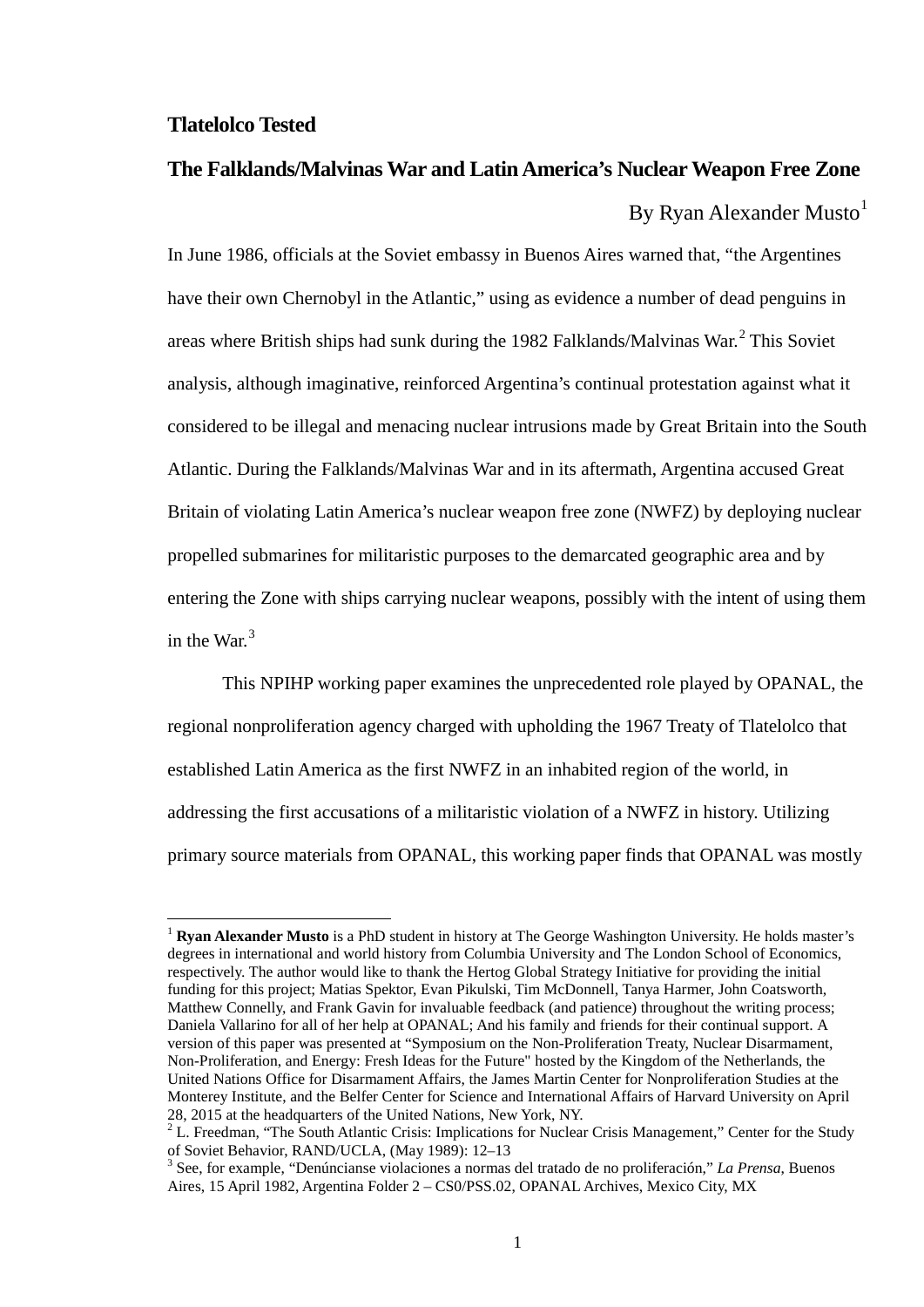an inefficient and ineffectual agency before the Falklands/Malvinas War, but became an important forum for multilateral dialogue on the nonproliferation concerns raised by the conflict amongst both Latin American and extra-regional states. Argentina and Brazil, erstwhile rivals and the two most advanced nuclear states in Latin America, were not formal members of Latin America's NWFZ, but found a mechanism in OPANAL to further strengthen the existing Latin American nuclear nonproliferation regime. Overall, this paper finds that even a weakened regional nuclear nonproliferation agency like OPANAL can play an important role in the aftermath of a perceived nuclear threat from an extra-regional state.

In three sections, this paper looks at OPANAL's struggles before the Falklands/Malvinas War, the debate surrounding the Falklands/Malvinas War at OPANAL's 1983 General Conference meetings, and the formal response by Latin America's NWFZ to Argentina's accusations against Great Britain. It concludes with a summary of the main findings and looks ahead to how NWFZs in Africa and the Middle East could benefit from taking into account OPANAL's experience with the Falklands/Malvinas War.

#### <span id="page-11-0"></span>**A Beleaguered Existence: OPANAL Before the Falklands/Malvinas War**

In April 1969, Latin America became the first inhabited region of the world to establish a NWFZ with the formal implementation of the Treaty for the Prohibition of Nuclear Weapons in Latin America, commonly referred to as the Treaty of Tlatelolco.<sup>[4](#page-11-1)</sup> To ensure that the conditions of the Treaty were upheld moving forward, the negotiating parties created the Organismo para la Proscripción de las Armas Nucleares en la América Latina (Agency for the Prohibition of Nuclear Weapons in Latin America), or OPANAL, which at that time was the

 $\overline{a}$ 

<span id="page-11-1"></span><sup>&</sup>lt;sup>4</sup> The nickname stems from the neighborhood in Mexico City where the Treaty was formally negotiated between 1964–1967.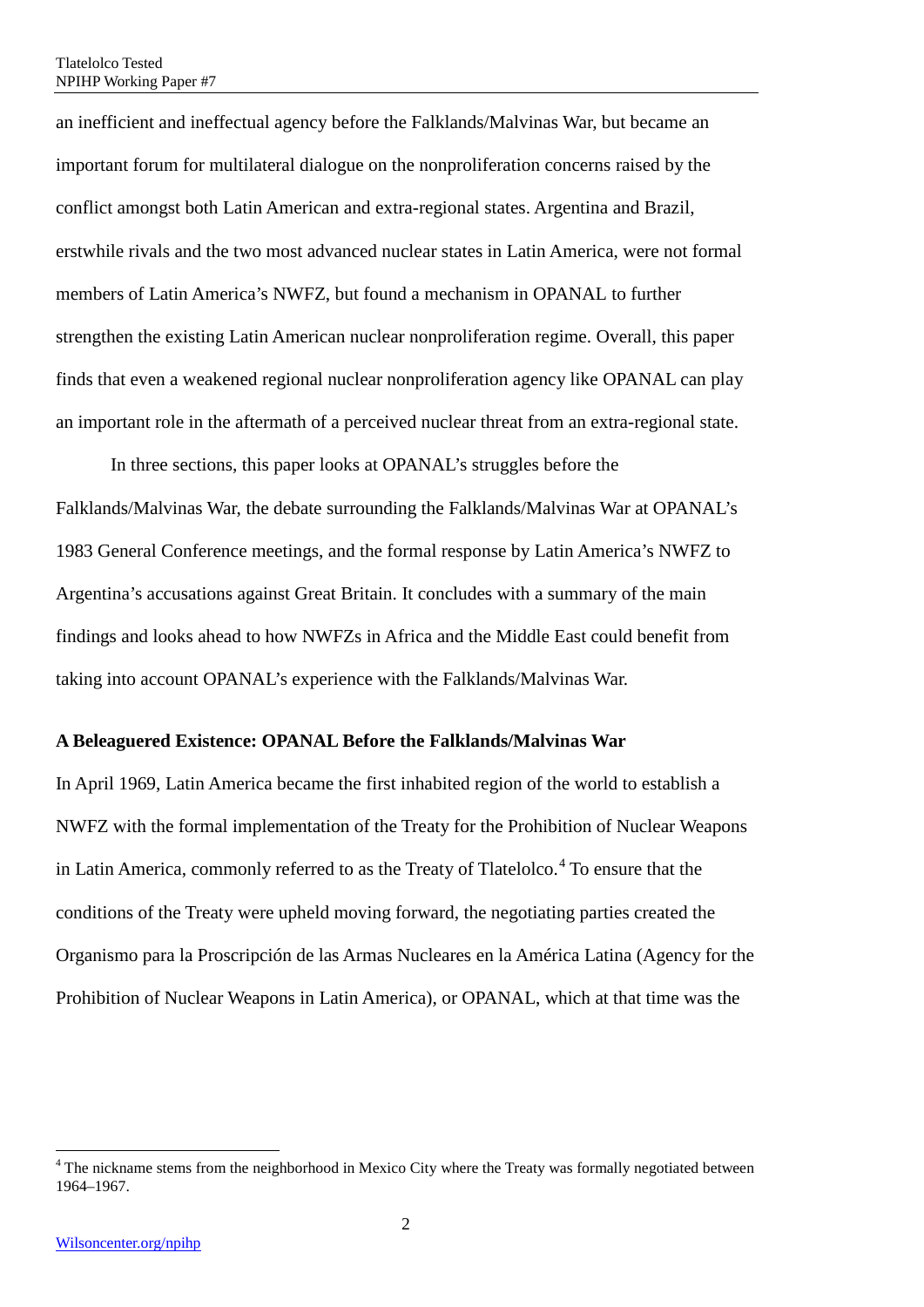"only especially established control organization to be created by a disarmament agreement after World War II."[5](#page-12-0)

OPANAL consists of three main bodies: The Office of the Secretariat, the Council, and the General Conference. Headquartered in Mexico City, the Office of the Secretariat houses OPANAL's Secretary General, an individual elected to a four-year term (and eligible for one re-election) who works on a year-round basis to ensure the proper functioning of the control system of Tlatelolco. The Council is composed of five states from OPANAL, with "equitable geographic distribution" taken into consideration, elected to serve a four-year term.<sup>[6](#page-12-1)</sup> These countries also ensure the proper functioning of the control system of OPANAL and help set the agenda for OPANAL's General Conference.

The General Conference is the Agency's supreme organ. It consists of representatives from all signatory Latin American states and selected observers from states and organizations around the world. OPANAL's General Conference holds regular meetings every two years and acts as a forum for discussion among member states for the purpose of voting on any issue concerning Latin American nuclear nonproliferation. Non-Latin American states under the two Additional Protocols to the Treaty are permitted to send observers to the General Conference meetings. Under Additional Protocol I, non-Latin American states with territory in the region (Great Britain, France, the Netherlands, and the United States) are asked to respect Tlatelolco's boundaries and requirements in the same manner as contracting Latin American states. The requirements include the prohibition of the use, testing, acquisition, deployment, storing, and manufacture of nuclear weapons in the Zone. Under Additional Protocol II, the world's first five nuclear powers (China, France, Great Britain, Russia, and

 $\overline{a}$ 

<span id="page-12-0"></span><sup>5</sup> J.R. Redick, "Regional Nuclear Arms Control in Latin America." *International Organization*, Vol. 29, No. 2, (Spring 1975): 445

<span id="page-12-1"></span><sup>6</sup> "Treaty for the Prohibition of Nuclear Weapons in Latin America and the Caribbean (Treaty of Tlatelolco)." OPANAL website. Available at: [http://www.opanal.org/opanal/Tlatelolco/Tlatelolco-i.htm#20](http://www.opanal.org/opanal/Tlatelolco/Tlatelolco-i.htm%2320)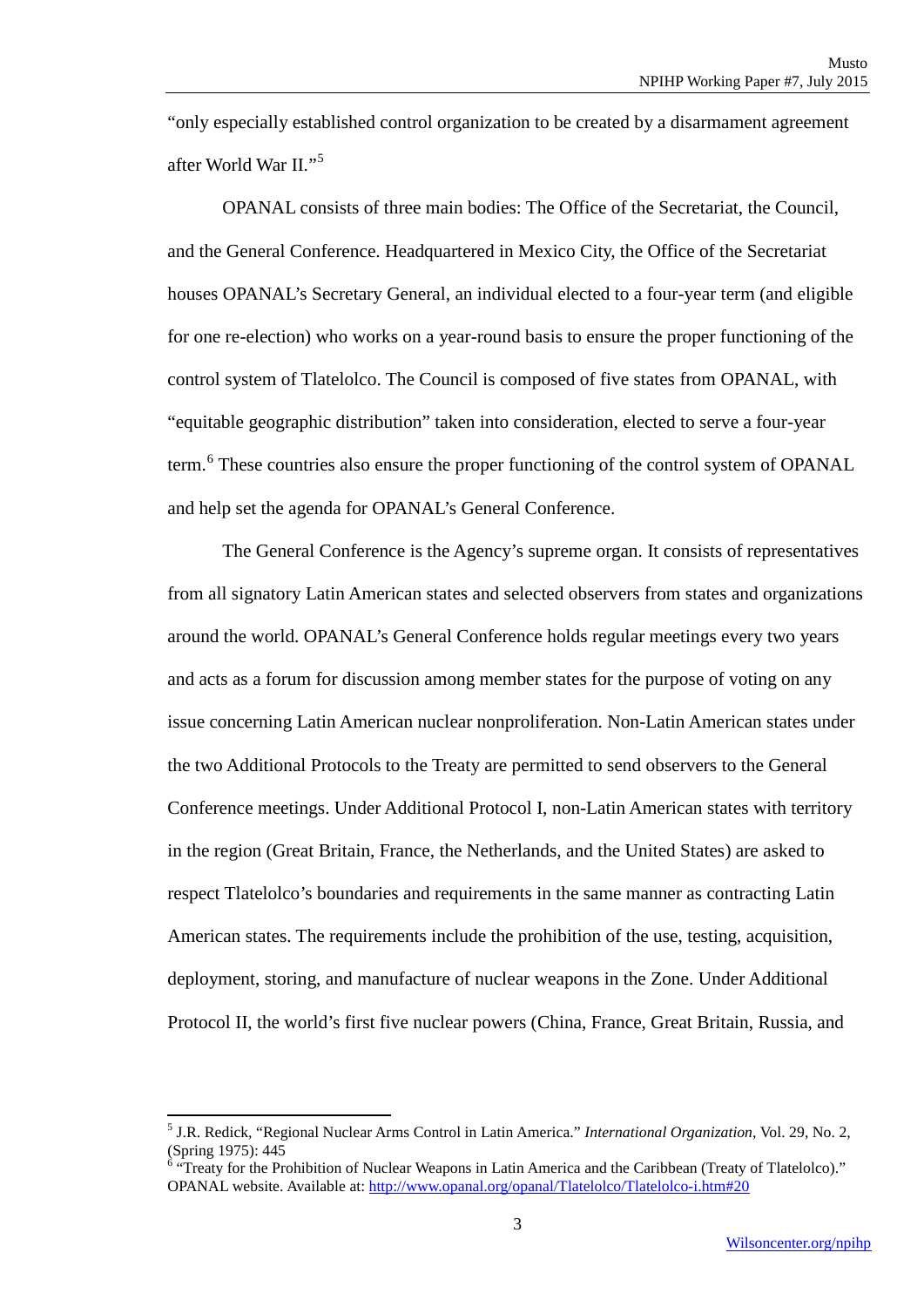the United States) are also required to respect the Treaty's stipulations.<sup>[7](#page-13-0)</sup> The observers under the Additional Protocols are permitted to make statements within OPANAL's General Conference meetings but are prohibited from voting on any of the issues raised.

In the 1970s, many countries from around the world found OPANAL to be an important leader in nuclear nonproliferation. In one example, six countries with no formal ties to the Treaty of Tlatelolco sent observers to the 1975 General Conference meetings in Mexico City, where they all praised the Treaty and the work of OPANAL. Finland, Iran, and New Zealand stated that they hoped OPANAL would serve as a model for, and assist in the creation of, other NWFZs, noting that each had called for one in their own respective regions. The Netherlands also used the 1975 General Conference meetings to announce that it was going to grant Suriname independence within a year and that it desired for the newly independent state to join OPANAL.<sup>[8](#page-13-1)</sup>

Yet the same General Conference meetings demonstrate the inefficiency of OPANAL in its early history. The US observer to the meetings noted that participants failed to resolve OPANAL's inability to collect dues from a majority of its member states, a significant problem since many had yet to contribute money to the Agency and only Mexico and Venezuela were current with their payments. Meanwhile, Panama did not raise the pressing issue of whether the Panama Canal should be included under Tlatelolco's jurisdiction, Venezuela did not announce that it was dropping its opposition to Guyana joining Tlatelolco because of territorial disputes (an inaction that seemingly went against its own government's wishes), and the issue of India's inclusion under Additional Protocol II remained, for no apparent reason, unresolved. To top it off, the members of OPANAL misidentified the tenth

<span id="page-13-0"></span> $\frac{7}{1}$  Both Additional Protocols are currently signed and ratified by all possible adherents.

<span id="page-13-1"></span><sup>&</sup>lt;sup>8</sup> "Acta de la Vigesimasegunda Sesión Plenaria," Cuarto Período Ordinario de Sesiones, CG/PV/22, 21 April 1975, 33, 35, 42–43 (Hereafter all General Conference documents will be listed by their document numbers, dates, and page numbers, and they can be accessed at the following website unless otherwise specified: [http://www.opanal.org/CInfo\\_CG.html\)](http://www.opanal.org/CInfo_CG.html)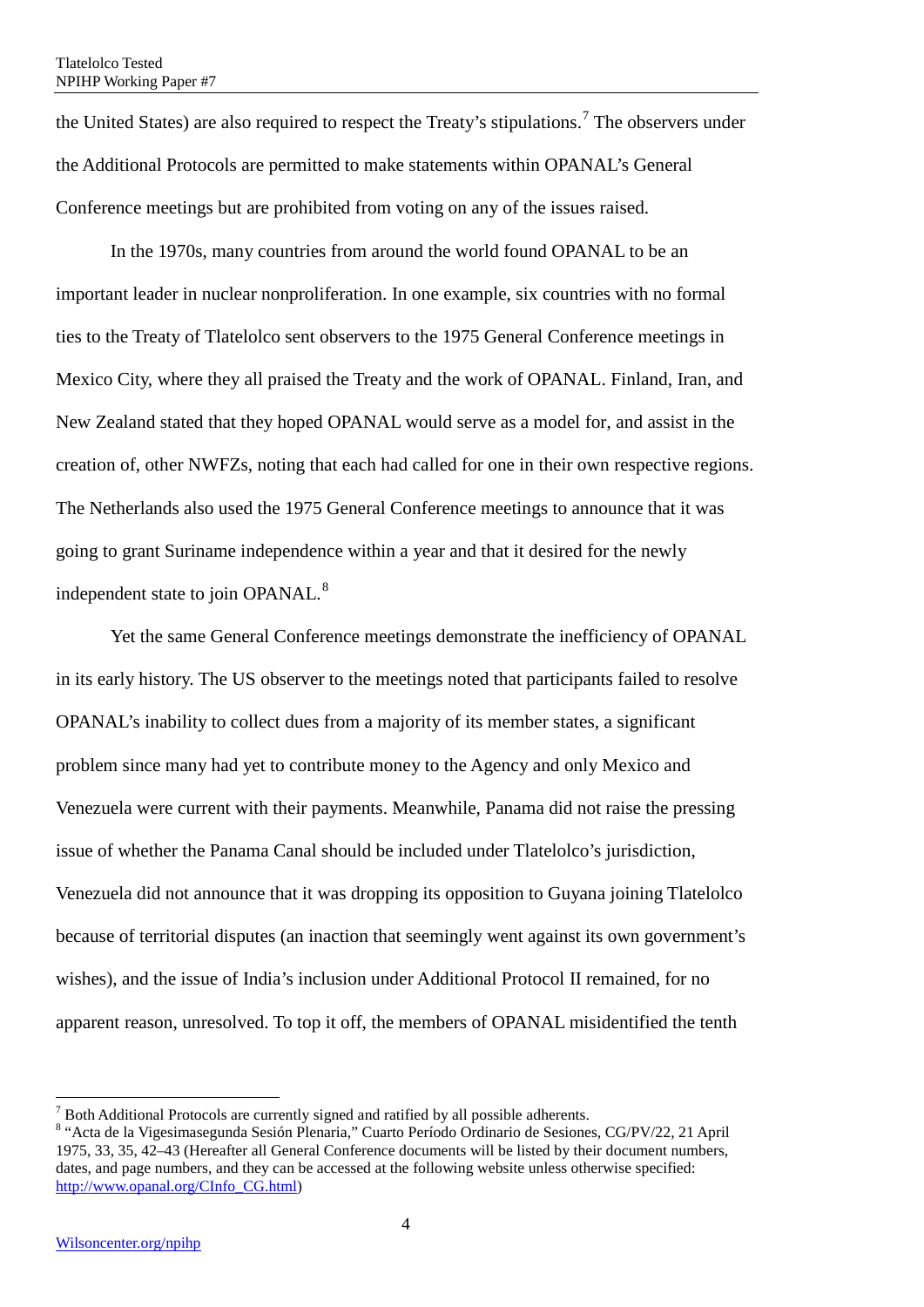anniversary of Tlatelolco, a mistake that was "typical of the many errors and confusion which prevailed throughout most of the meeting."[9](#page-14-0)

OPANAL's early inefficiency was especially troubling as it tried to deal with Argentina and Brazil, the two most advanced nuclear states in the region.<sup>[10](#page-14-1)</sup> Though both states had signed the Treaty of Tlatelolco in 1967, Argentina refused to ratify it, possibly in response to its exclusion from the initial multilateral effort to create the Treaty in  $1963$ .<sup>[11](#page-14-2)</sup> Brazil ratified the Treaty in 1968, but refused to waive paragraph 2 of Article 28 that delayed enforcement of Tlatelolco for a state until all possible parties fully adhered to it through signature and ratification, including those states under the Additional Protocols.<sup>[12](#page-14-3)</sup> As a result, the Treaty was null and void for both Argentina and Brazil. Like the extra-regional states under the Additional Protocols, Argentina and Brazil could voice their opinions but could not cast votes within OPANAL's General Conference.

Argentina and Brazil's unclear relationship, especially in the nuclear field, further complicated matters for OPANAL. On the one hand, both states found camaraderie in remaining external to international nuclear nonproliferation regimes like the Treaty of Tlatelolco and the 1970 Treaty on the Non-Proliferation of Nuclear Weapons (NPT). Yet it also appeared that Argentina and Brazil carried mutual distrust dating to the colonial era into

<span id="page-14-1"></span><span id="page-14-0"></span> $9$  US State Department Cable, MX 3485, US Embassy (Jova) to Secretary of State (Kissinger), 22 April 1975. Subject: "OPANAL Conference Concludes," Limited Official Use, Access to Archival Databases (AAD), The National Archive Online. Available: http://aad.archives.gov/aad/createpdf?rid=19010&dt=2476&dl=1345  $10$  While both countries had started nuclear programs independently in the early 1950s, they were also both aided by US President Dwight D. Eisenhower's "Atoms for Peace" program. In 1958 Argentina produced Latin America's first nuclear research reactor and in 1974 opened its first nuclear power plant. Meanwhile, in 1967 Brazil formally decided to pursue the complete nuclear fuel cycle, and reached an agreement with West Germany in 1975 for what was to be the largest transfer of nuclear technology to a developing nation in history. Around the same time Brazil's military, ostensibly in the hopes of producing a nuclear explosive device, pursued a parallel nuclear program not made public until 1986. See, M. Serrano, *Common Security in Latin America: The 1967 Treaty of Tlatelolco*, (London, UK: Institute of Latin American Studies, University of London, 1992): 14; T. Kassenova, "Brazil's Nuclear Kaleidoscope: An Evolving Identity," Carnegie Endowment for International Peace, (2014): 20, 25; "Nuclear Madness," *The New York Times*, 13 June 1975, 36. Available: <http://query.nytimes.com/mem/archive/pdf?res=F10912F6395F1B7493C1A8178DD85F418785F9>

<span id="page-14-2"></span> $\overline{11}$  J.R. Redick, "The Politics of Denuclearization: A Study of the Treaty for the Prohibition of Nuclear Weapons in Latin America," (PhD Diss., University of Virginia, 1970): 98<br><sup>12</sup> The Treaty of Tlatelolco came into existence when a majority (eleven) of the negotiating Latin American

<span id="page-14-3"></span>states (twenty-one) fully adhered to the Treaty through signature, ratification, and waiver of paragraph 2 of Article 28.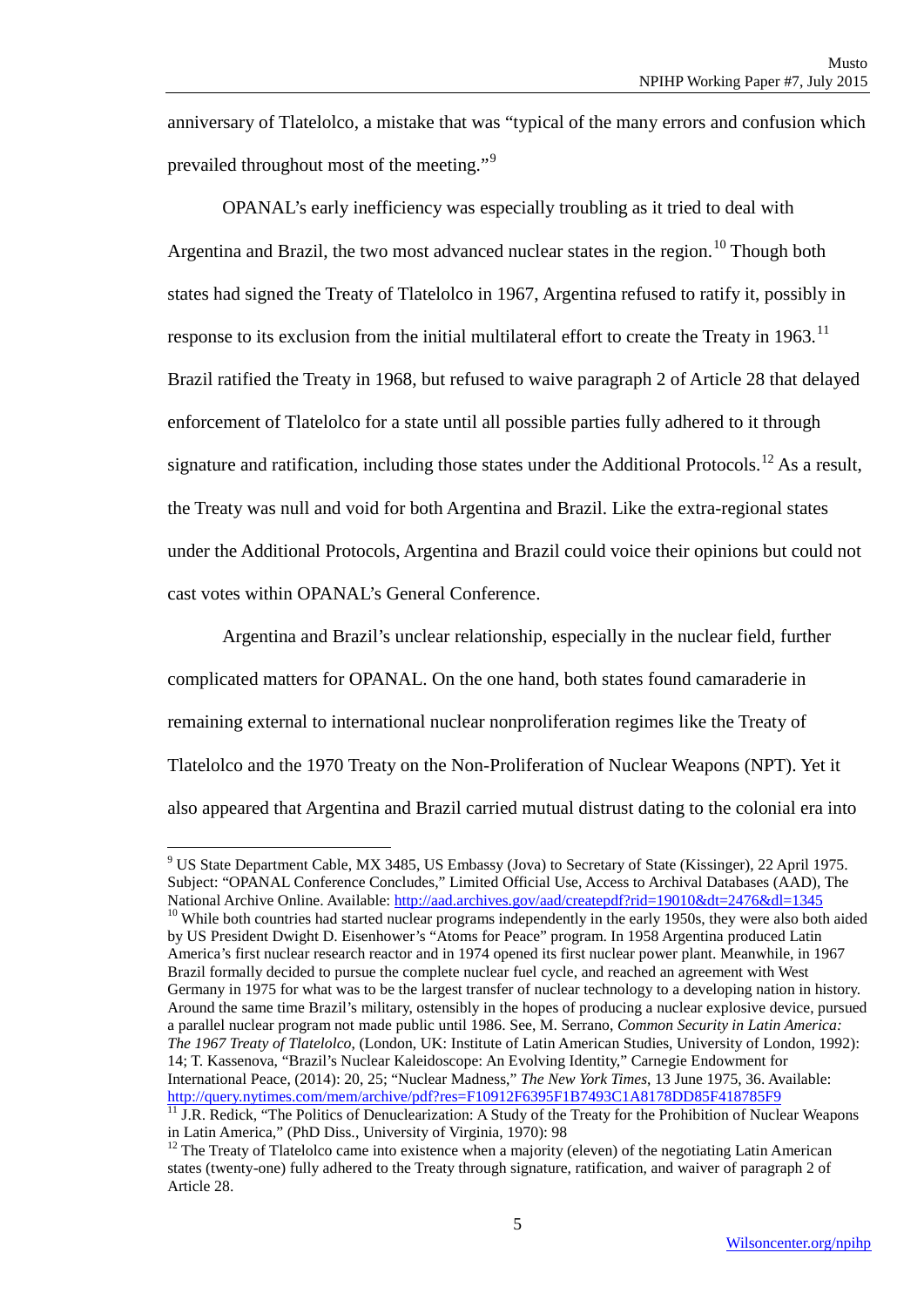the modern nuclear field. US analysts attuned to regional and global proliferation problems perceived a nuclear rivalry between the two states and forecasted that nuclear developments in one state would lead to similar developments in the other.<sup>[13](#page-15-0)</sup> Since Argentina and Brazil remained adamant in their opposition to formally joining an international nuclear nonproliferation regime as late as 1989, weaponization of their nuclear programs remained a distinct possibility.<sup>[14](#page-15-1)</sup>

During the 1970s, OPANAL tried to encourage movement on the part of Argentina and Brazil towards full accession to Tlatelolco. Héctor Gros Espiell, a Uruguayan diplomat and OPANAL's Secretary General from 1973 to 1981, made numerous overtures towards Argentina and Brazil to achieve this goal. Gros Espiell first traveled to both states in May 1973 to convince their leaders of the necessity of full adherence, and over the next year appealed to both states by emphasizing the pride and camaraderie that would ensue throughout the region should they decide to fully join Tlatelolco. In the process Gros Espiell made it be known that OPANAL preferred Brazil's signatory status to that of Argentina's, and tried to persuade Argentina to follow its northern neighbor's example, even if just for rhetorical purposes.[15](#page-15-2)

Gros Espiell remained ever hopeful that Argentina would ratify Tlatelolco. After meeting with Mexican President Luis Echeverría Álvarez in January 1974, Gros Espiell wrote a letter to a Mexican government official exclaiming the information he had learned: the possibility of the Argentine ratification of Tlatelolco depended solely upon the personal decision of Argentine President Juan Perón. Both Gros Espiell and Echeverría had decided

<span id="page-15-0"></span><sup>&</sup>lt;sup>13</sup> See, for example, US State Department Cable, BA 7617, US Embassy (Montllor) to Secretary of State (Kissinger), 11 October 1974. Subject: "Argentine Nuclear Program," *SECRET*, AAD, The National Archive

<span id="page-15-1"></span><sup>&</sup>lt;sup>14</sup> See, T. Kassenova, "Brazil's Nuclear Kaleidoscope," 24; J.R. Redick, "Nuclear Illusions: Argentina and Brazil," The Henry L Stimson Center, Occasional Paper No. 25, (December 1995): 23; J. Doyle, *Nuclear Safeguards, Security, and Nonproliferation: Achieving Security with Technology and Policy*, (Amsterdam, the Netherlands: Butterworth-Heinemann, 2008): 328<br><sup>15</sup> "Memorandum About the Reasons Why Argentina Should Ratify the Treaty of Tlatelolco," August 1976,

<span id="page-15-2"></span>Argentina Folder 1 - CSO/PSS.01, OPANAL Archives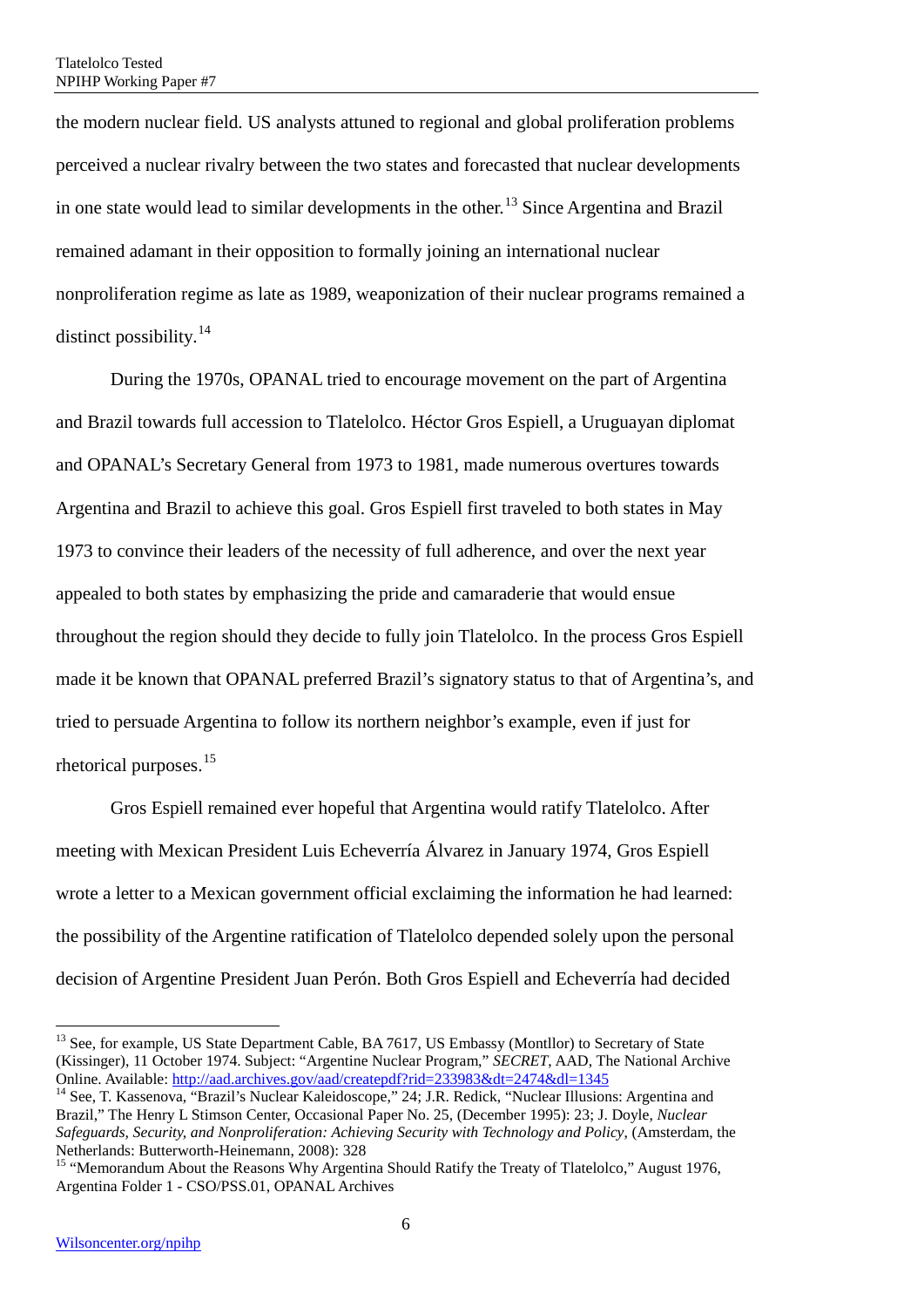that the Mexican President should send Perón a letter imploring him to ratify the Treaty, but by March Gros Espiell worried that communication on the issue had been lost between both governments.[16](#page-16-0) This window of opportunity proved to be short-lived: Perón died on July 1, 1974, and there is no record that OPANAL ever formally followed up on the issue with him or his widow, Isabel.

In 1977 Gros Espiell again saw a window of opportunity with Argentina, this time in the bilateral negotiations taking place between the leader of Argentina's military junta General Jorge Videla and US President Jimmy Carter. The meeting between Videla and Carter at the White House on September 9, 1977 was intended to bring about Argentine ratification of Tlatelolco, but "nationalistic elements" within the Argentine government and disagreements over human rights abuses prevented the deal from taking place.<sup>[17](#page-16-1)</sup> In November, US Secretary of State Cyrus Vance visited Buenos Aires to secure a nonproliferation deal, and under increased pressure over human rights abuses, Argentina publicly conceded. Vice-Admiral and Argentine Chancellor Oscar A. Montes stated for the first time in Argentina's history that his country would ratify the Treaty of Tlatelolco while maintaining its current peaceful nuclear projects. Vance and Montes issued a joint declaration stating that both Argentina and the US would fully accede to the Treaty in the near future.<sup>18</sup>

Gros Espiell used both exchanges between Argentina and the US to reach out to the former on the issue of ratification. At the end of September, Gros Espiell wrote to Argentina's ambassador to Mexico to stress the opening provided by the Videla-Carter talks and the benefits that would be accorded to Argentina should it accede to the Treaty. After the joint Argentine-US declaration in November, the Secretary General telegrammed Videla to

<span id="page-16-1"></span><span id="page-16-0"></span><sup>&</sup>lt;sup>16</sup> Letter, Gros Espiell to E.O. Rabasa, 25 March 1974, Argentina Folder 1 - CSO/PSS.01, OPANAL Archives <sup>17</sup> US State Department Cable, BA 7732, US Embassy (Chaplin) to Secretary of State (Vance), 18 October 1977. Subject: "Tlatelolco Treaty," SECRET, Digital National Security Archive

<span id="page-16-2"></span><sup>&</sup>lt;sup>18</sup> "Cyrus Vance Llegó a la Argentina," *El Día*, Mexico City, 21 November 1977, Argentina Folder 1 -CSO/PSS.01, OPANAL Archives; "Argentina Ratificará el Tratado de Tlatelolco." *El Día*, Mexico City, 22 November 1977, Argentina Folder 1 - CSO/PSS.01, OPANAL Archives; J. de Onis, "Vance Wins Pledge on Nuclear Arms," *The New York Times*, 22 November 1977, A3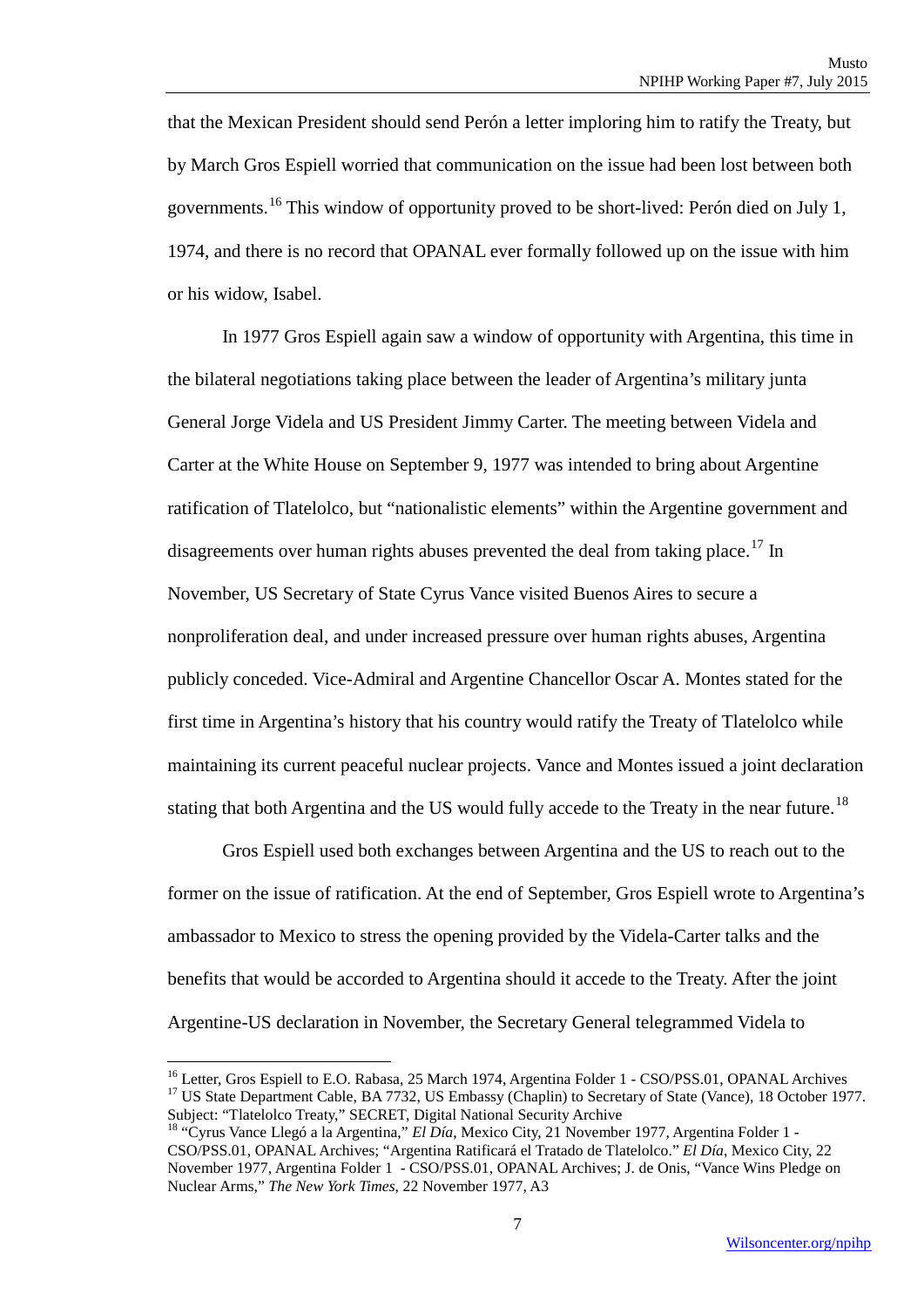congratulate the Argentine leader on behalf of OPANAL's Council for his decision to ratify the Treaty.<sup>[19](#page-17-0)</sup> In a letter to Alfonso García Robles, the Mexican diplomat who in 1982 would win the Nobel Peace Prize for his efforts in negotiating Tlatelolco, Gros Espiell expressed his optimism for the future of Argentina in Latin America's NWFZ: "I am also very pleased by the Argentine announcement of the imminent ratification of the Treaty of Tlatelolco. We will see if this announcement is with or without waiver [of paragraph 2 of article 28]. If it is with waiver, and I believe that the [US] State Department is pushing in this direction, I think that it will be relatively easy to obtain, using the same path, the presentation of the waiver by Chile."[20](#page-17-1) In contrast, Gros Espiell told García Robles that he did not foresee further movement towards Tlatelolco by Brazil anytime soon.<sup>[21](#page-17-2)</sup>

Yet both Argentina and Brazil remained intransigent towards Tlatelolco before the 1982 Falklands/Malvinas War. Neither state was eager to participate in OPANAL's General Conference meetings; both were absent from the opening meetings in 1969, and remained silent throughout the next three despite having sent observers. When Argentina and Brazil finally broke their silence, they did so as states justifying their position as outsiders to Tlatelolco. In Brazil's first comments before OPANAL at the 1975 General Conference meetings, its observer defended the right of a Brazilian minister of parliament to publicly state that his country should acquire nuclear weapons.<sup>[22](#page-17-3)</sup> At the 1977 General Conference meetings, Brazil defended its position as a partial member of Tlatelolco. It stated that its incomplete membership acted as "an important factor in the common effort to confer the maximum credibility" to the Treaty, and reiterated this position at the 1979 General

<span id="page-17-0"></span><sup>&</sup>lt;sup>19</sup> OPANAL's Council at that time consisted of Ecuador, Mexico, Jamaica, Costa Rica, and Venezuela; "Night Telegram from H.G. Espiell to General J.R. Videla," 23 November 1977, Argentina Folder 1 - CSO/PSS.01, OPANAL Archives<br><sup>20</sup> In 1974 Chile, like Brazil, ratified the Treaty of Tlatelolco without waiver of paragraph 2 of Article 28.

<span id="page-17-3"></span><span id="page-17-2"></span><span id="page-17-1"></span><sup>&</sup>lt;sup>21</sup> Letter, H.G. Espiell to A.G. Robles, 7 December 1977, Brazil Folder 1 - CSO/PSS.01, OPANAL Archives<br><sup>22</sup> CG/PV/22, 19 April 1975, 27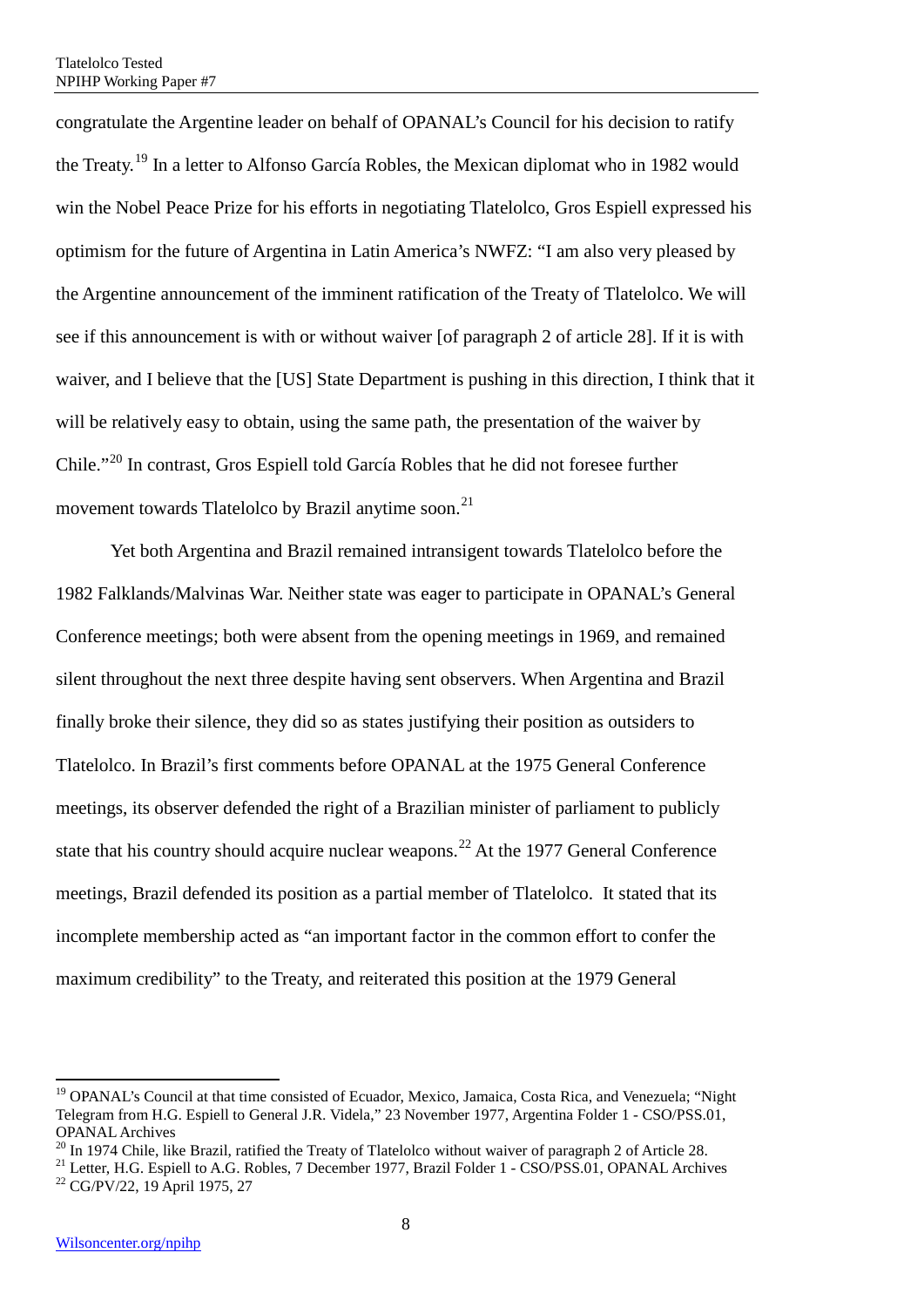Conference meetings.<sup>[23](#page-18-1)</sup> All the while Brazil used its ties to Tlatelolco as a shield against international criticism of its nonproliferation record, and in particular its refusal to sign the NPT.<sup>[24](#page-18-2)</sup> When the Argentine delegation finally broke its silence at the 1981 General Conference meetings, it did so to criticize Article 13 of Tlatelolco that requires states under the Treaty to individually negotiate safeguards agreements with the International Atomic Energy Agency (IAEA).<sup>[25](#page-18-3)</sup> In the end, neither Argentina nor Brazil would become full members of Tlatelolco until 1994.

#### <span id="page-18-0"></span>**The Falklands/Malvinas War and OPANAL's 1983 General Conference Meetings**

Between April 2 and June 14, 1982, Argentina and Great Britain waged the Falklands/Malvinas War for possession of the Falklands/Malvinas, South Georgia, and South Sandwich Islands in the South Atlantic Ocean. As mentioned in the introduction, Argentina claimed that Great Britain violated Tlatelolco during the War by deploying nuclear propelled submarines to the geographic area demarcated by the Treaty and by entering the Zone with ships carrying nuclear weapons, possibly with the intent of using them in the conflict.<sup>[26](#page-18-4)</sup>

Conversely, others found the Falklands/Malvinas War to have heightened the danger posed by *Argentina's* nuclear program. During the War, US officials made it clear to one journalist from *The New York Times* that, "No matter the outcome of the Falklands conflict, Argentina is now more likely than ever to develop an atomic bomb as a sign of its military strength. If this happens, Brazil, the continent's leading power, will be psychologically pressed to do the same. Such developments would be disastrous to Washington's hopes of limiting the spread of nuclear weapons."[27](#page-18-5) A US special National Intelligence Estimate

<span id="page-18-1"></span><sup>&</sup>lt;sup>23</sup> CG/PV/27, 20 April 1977, 9

<span id="page-18-4"></span><span id="page-18-3"></span><span id="page-18-2"></span>

<sup>&</sup>lt;sup>24</sup> M. Serrano, *Common Security in Latin America*, 55<br>
<sup>25</sup> CG/PV/38, 21 April 1981, 4–6<br>
<sup>26</sup> See, for example, "Denúncianse violaciones a normas del tratado de no proliferación," *La Prensa*, Buenos<br>
Aires, 15 April 1

<span id="page-18-5"></span>Aires, 15 April 1982, Argentina Folder 2 – CS0/PSS.02, OPTANIA Republican Based 27 B. Gwertzman, "US Sees Setback to its Latin Ties," *The New York Times*, 23 May 1982. Available: <http://www.nytimes.com/1982/05/23/world/us-sees-setback-to-its-latin-ties.html>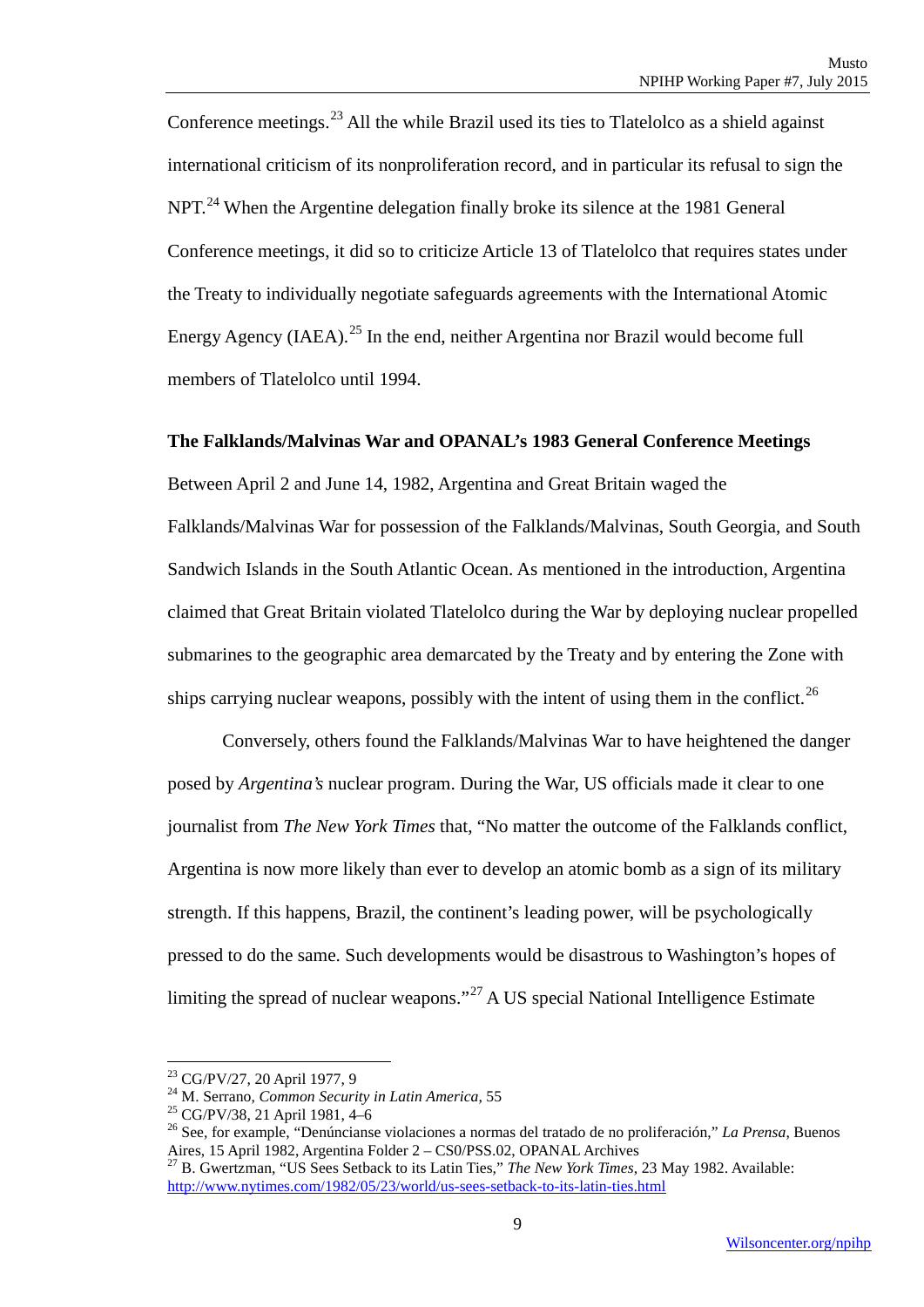conducted in September 1982 found great uncertainty in the state of Argentina's nuclear program; Argentina's political and economic instability would inhibit efforts to build nuclear weapons, but its embarrassing defeat in the Falklands/Malvinas War enhanced its desire for such a capability. The report recalled that Argentina's nuclear ambitions and development had historically persevered through equally adverse domestic conditions.<sup>[28](#page-19-0)</sup> Indeed, in late 1983, and much to the surprise of Western intelligence agencies, the Argentine Nuclear Energy Commission (CNEA) announced that it had developed gaseous diffusion uranium enrichment capabilities, a technology held by only the most advanced nuclear powers in the world.<sup>[29](#page-19-1)</sup> This development led Brazil to believe that Argentina could have a nuclear explosive device by the mid 1980s.<sup>[30](#page-19-2)</sup>

Yet after the Falklands/Malvinas War, Argentina used OPANAL's General Conference meetings as a forum to address Great Britain's perceived nuclear violations and thereby strengthen Latin America's nuclear nonproliferation regime. At the May 1983 General Conference meetings in Kingston, Jamaica, the Argentine observer Altilio N. Molteni was forceful in his condemnation of British actions during the War. Molteni found the conflict to be the first test of the effectiveness of Tlatelolco. It reflected the credibility of NWFZs as a whole and constituted "a mockery of the growing international public opinion that each time, with more vigor, criticizes the existence of nuclear arms." Molteni criticized Great Britain for bringing the threat of nuclear accident to Latin America. He also suggested that Great Britain had been ready to use nuclear weapons against his country, quoting British Prime Minister Margaret Thatcher's statement at the Second UN General Conference on Disarmament that

 $\overline{a}$ 

<span id="page-19-0"></span><sup>&</sup>lt;sup>28</sup> "Special National Intelligence Estimate, SNIE 91-2-82, 'Argentina's Nuclear Policies in Light of the Falkland's Defeat'," 1 September 1982, History and Public Policy Program Digital Archive, Obtained and contributed by William Burr and included in NPIHP Research Update #11, 3. Available: <http://digitalarchive.wilsoncenter.org/document/116895>

<span id="page-19-2"></span><span id="page-19-1"></span><sup>&</sup>lt;sup>29</sup> J.R. Redick, J.C. Carasales, and P.S. Wrobel, "Nuclear rapprochement: Argentina, Brazil, and the nonproliferation regime," *The Washington Quarterly*, Volume 18, Issue 1, (Winter 1995): 107–122 <sup>30</sup> T. Coutto, "An International History of the Brazilian-Argentine Rapprochement," *The International History Review*, Vol. 36, No. 2 (20 January 2014): 317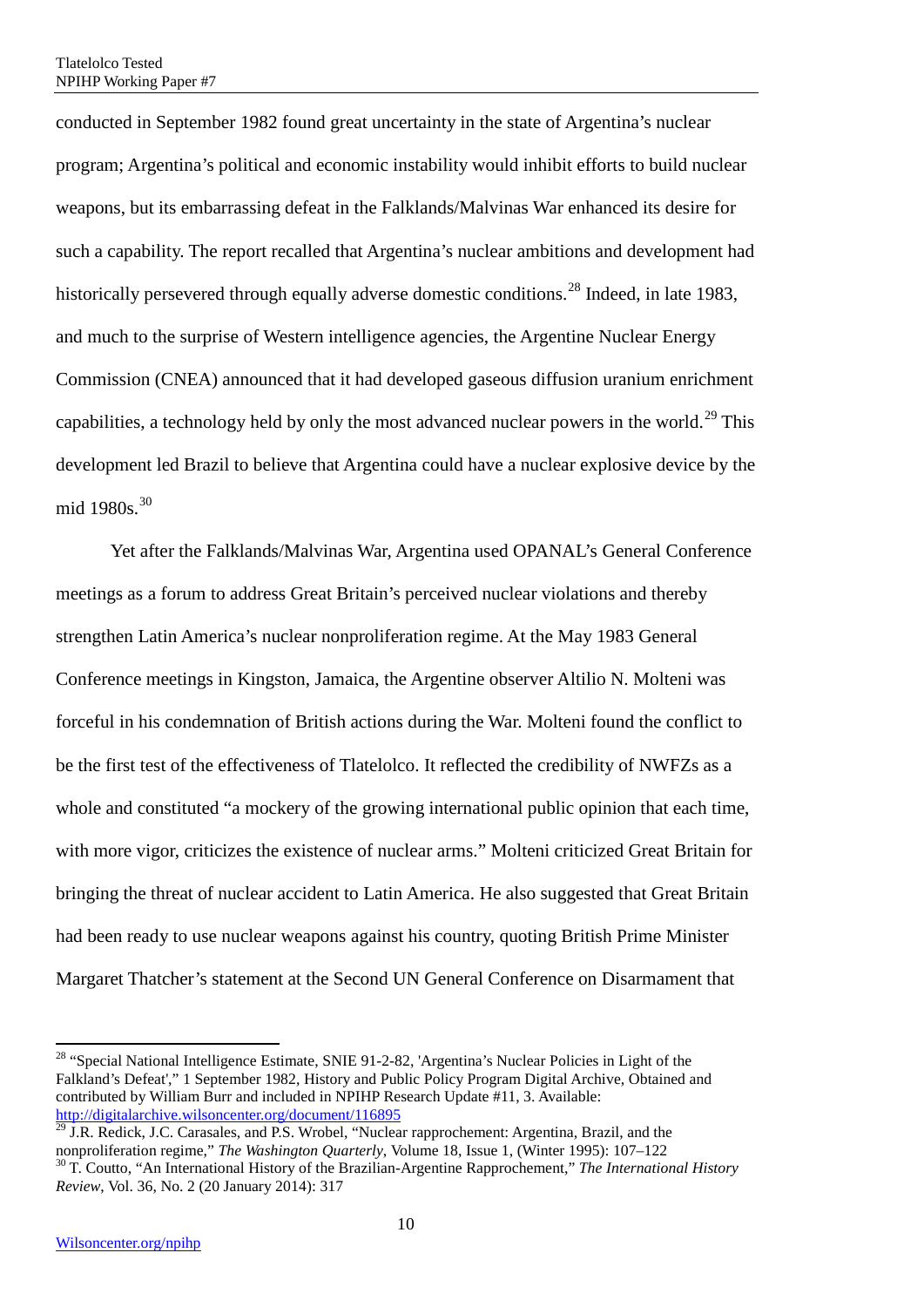"these promises [of non-use] are never able to be reliable amidst the tension of war." Molteni concluded that Great Britain wanted "to satisfy its ambitions of colonial perpetuation with a unilateral interpretation [of Tlatelolco], to restrict the scope and force of the Zone that Latin American countries want to see free of the scourge of the military uses of nuclear energy."<sup>[31](#page-20-0)</sup>

British observer David M. Edwards found much of Molteni's rhetoric "confined to polemic terms or based in hypothetical criteria or . . . in large measure impertinent to the true work of the conference." Edwards addressed Argentina's complaint that Great Britain had ignored its obligations under Tlatelolco by responding that, "At least the United Kingdom has obligations. The United Kingdom has accepted formal juridical obligations under the Protocols, while Argentina has not even ratified the Treaty." He also argued that Thatcher's quote was taken out of context, and noted that Great Britain had never lost, had an accident, or experienced the dispersal of radioactive contamination with, nuclear weapons.<sup>[32](#page-20-1)</sup> Overall, the British denied violating the Additional Protocols, but noted that it was against national security policy to confirm or deny the presence of nuclear weapons in a given location.<sup>[33](#page-20-2)</sup>

At the heart of the British defense rested two contentious questions. The first involved the definition of nuclear submarines: Did they employ nuclear power for warlike purposes and thus violate Tlatelolco? Great Britain maintained that nuclear submarines were not explicitly prohibited under the definitions of a nuclear weapon laid out in the Treaty. A second issue involved the geographical area where Great Britain had attacked and sunk Argentina's warship *ARA General Belgrano*: Did such an action, with the use of the British nuclear submarine *HMS Conqueror*, and possibly with the presence of nuclear weapons in the

**<sup>.</sup>** 

<span id="page-20-2"></span><span id="page-20-1"></span>

<span id="page-20-0"></span><sup>&</sup>lt;sup>31</sup> CG/PV/45, 17 May 1983, 34–36<br><sup>32</sup> CG/PV/49, 19 May 1983, 3–7<br><sup>33</sup> Gros Espiell, then a special advisor to OPANAL at the time of the Falklands/Malvinas War, found Great Britain to be guilty of violating Latin America's NWFZ: "It's clear that there is no direct and full proof that the British ships brought nuclear weapons. But, personally, I am convinced of it; I believe that those arms were brought to the South Atlantic to be used in an extreme case, in a final and critical situation if the existence and success of the [British] expeditionary force of the operation was in question." H.G. Espiell, "El Conflicto Belico de 1982 en el Atlantico Sur y el Tratado de Tlatelolco," in OPANAL (ed.) *Vigesimo Aniversario del Tratado de Tlatelolco* (Mexico City, MX: 1987): 69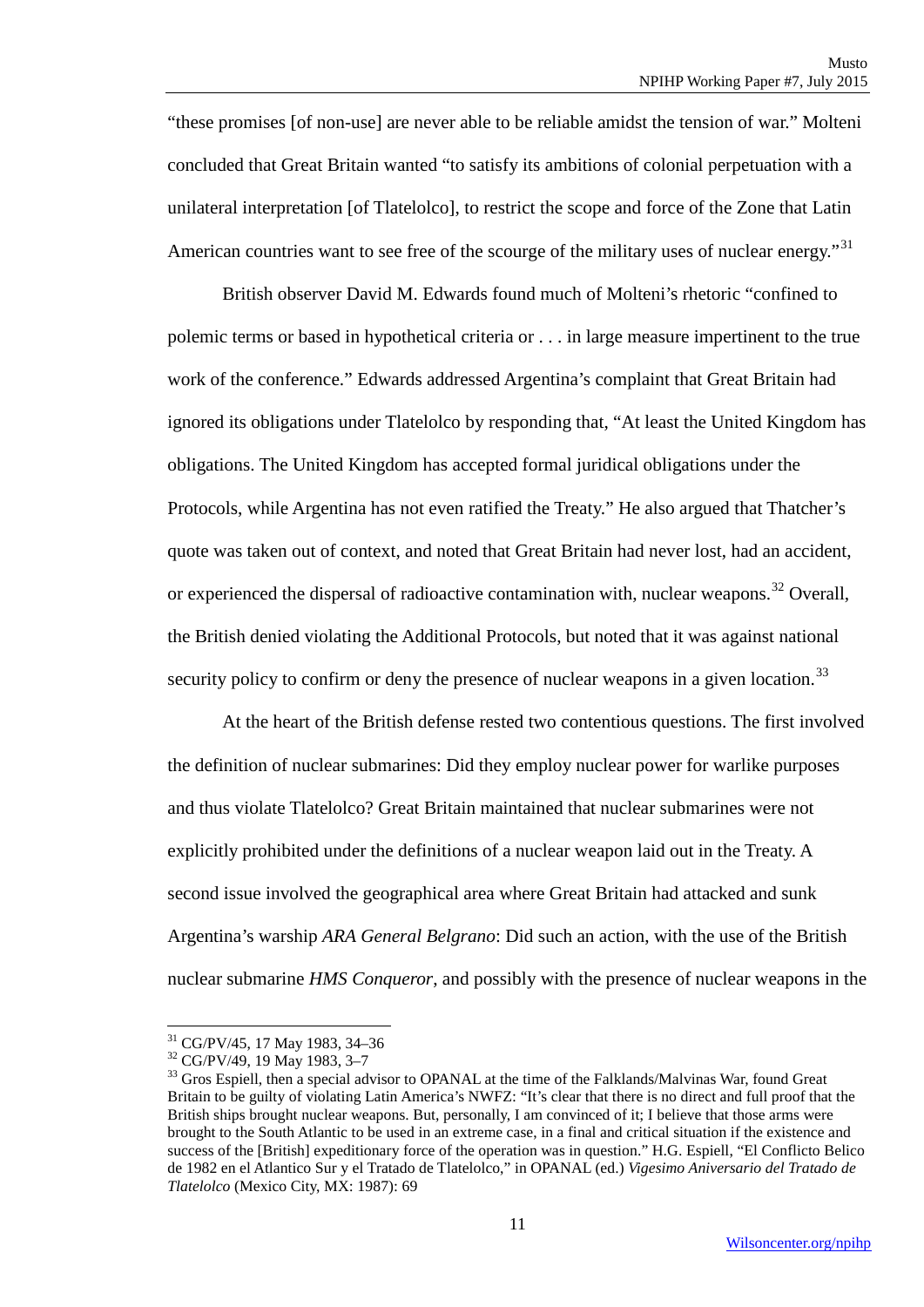area, even fall within the Zone demarcated by Tlatelolco? From Great Britain's perspective, Argentina's incomplete membership under Tlatelolco meant that the area of conflict did not fall under the Treaty's jurisdiction. $34$ 

What is to be made of the British defense? The issue was, and remains, far from clear. Nuclear submarines are not explicitly defined under the Treaty of Tlatelolco as nuclear weapons, but some argued that the use of nuclear submarines in the War, even in carrying conventional armaments, employed nuclear power for non-peaceful purposes and thereby violated the principles of Tlatelolco.<sup>[35](#page-21-1)</sup> Meanwhile, Argentina's incomplete membership under Tlatelolco made the Treaty null and void for its territory, but the Falklands/Malvinas, South Georgia, and South Sandwich Islands were *British*, not Argentine, territory, therefore making those insular possessions, and their defense, fall under British obligations to the Additional Protocols.<sup>[36](#page-21-2)</sup> Further complicating matters was the fact that the longitudinal and latitudinal coordinates demarcating Latin America's NWFZ agreed upon during the negotiations of Tlatelolco would not come into effect until all possible parties adhered to the Treaty. Where did the Treaty begin and end in the South Atlantic?<sup>[37](#page-21-3)</sup> And more generally, how was OPANAL to confirm the presence of nuclear weapons in the theater of conflict?<sup>[38](#page-21-4)</sup>

**.** 

<span id="page-21-2"></span>AGH), Ministerio de Relaciones Exteriores, Santiago, Chile, 5, 8<br><sup>36</sup> H.G. Espiell, *El Conflicto Belico De Las Malvinas (abril-junio 1982), Las Armas Nucleares Y El Tratado De Tlatelolco*, (Madrid, Spain: Colegio Mayor Argentino, Nuestra Señora de Luján, 1983): 18, 26; In May 1983 OPANAL's Secretary General found that the Falklands/Malvinas, South Georgia, and South Sandwich Islands fell under British obligations to the Additional Protocols. See, CG/234, 10 May 1983, 4<sup>37</sup> J.R. Redick, "The Politics of Denuclearization," 239

<span id="page-21-1"></span><span id="page-21-0"></span> $34$  CG/PV/49, 19 May 1983, 6<br> $35$  A report produced by OPANAL's Secretary General in the lead-up to 1983 General Conference meetings encapsulated the conundrum concerning nuclear submarines. The Secretary General concluded that nuclear submarines did not violate Tlatelolco because they used nuclear energy in a controlled manner and believed a 1971 Jamaican inquiry into the matter served as precedent. However, he also found Great Britain's use of nuclear submarines to defend the Falklands/Malvinas Islands to violate the philosophy of the peaceful uses of nuclear energy laid out in Article 1 of Tlatelolco. See, CG/234, 10 May 1983. Available in: Naciones Unidas Ofic. Res. R-03-191, Fondo Organismos Internacionales, Vol. 1019, Archivo General Histórico (hereafter:

<span id="page-21-3"></span>

<span id="page-21-4"></span><sup>&</sup>lt;sup>38</sup> OPANAL's Secretary General wrote that he conferred with the British ambassador to Mexico and had received assurances from Great Britain that it "is a signatory of the Treaty of Tlatelolco, that restricts the use of nuclear devices for warlike purposes and we are committed to not breaking our word." It is unclear when this consultation took place. See, CG/234, 10 May 1983, 6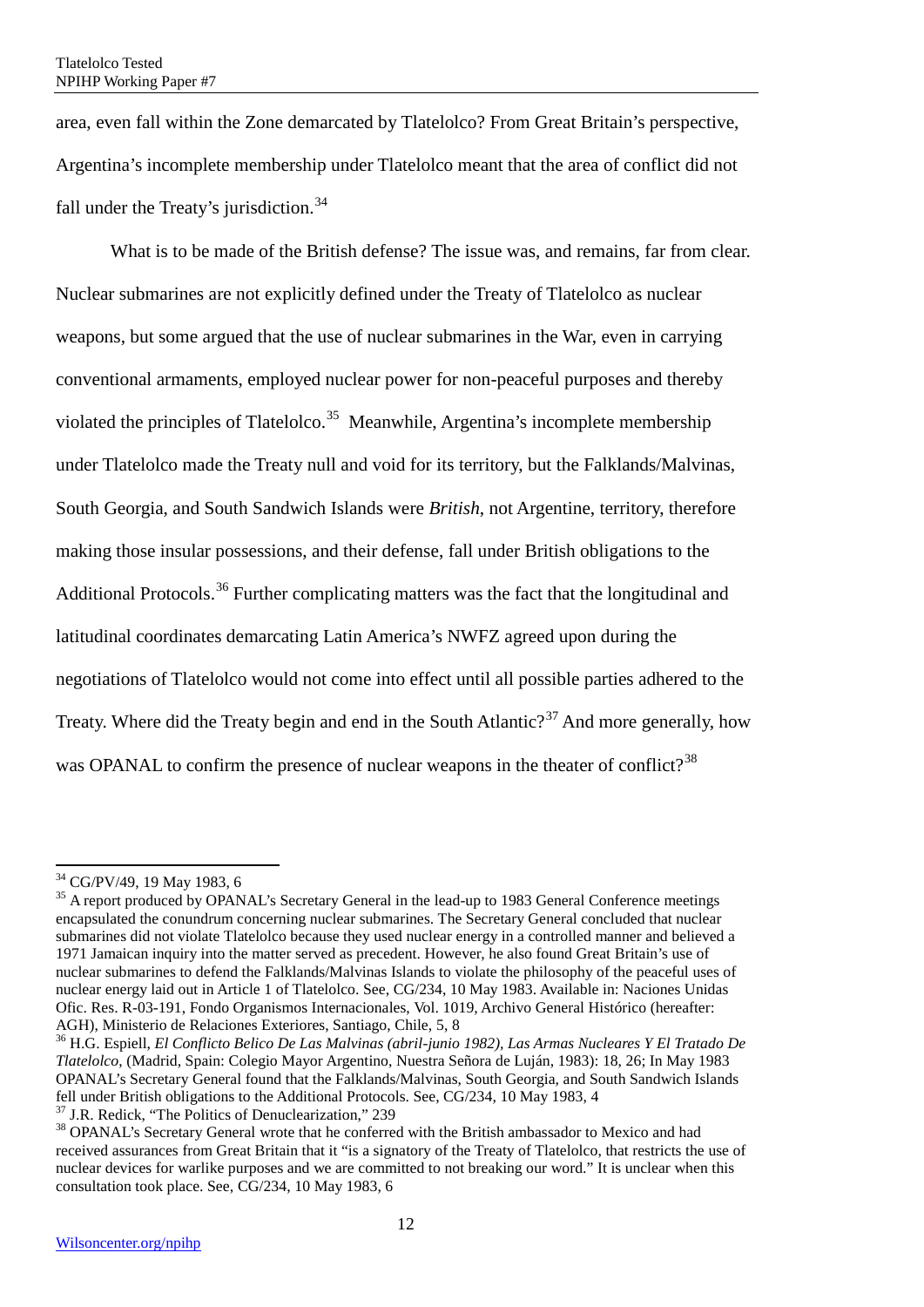The nuclear-weapon states in attendance at the 1983 General Conference meetings found no fault with British actions during the conflict. As Gros Espiell later wrote, "One cannot forget the tremendous passion exercised by the United States and the observers of NATO including France, for which there was no resolution to openly condemn English actions."[39](#page-22-0) France mimicked Great Britain's argument, while the US defense of Great Britain rested on the notion that adherence to Tlatelolco's Additional Protocols did not affect the right to freedom of navigation of the high seas or the innocent passing of one country through the territorial waters of another.<sup>[40](#page-22-1)</sup> The US observer also warned against political arguments obstructing the legal basis of the Additional Protocols, and had sent a letter to OPANAL before the 1983 General Conference meetings pressuring the Agency to come to a resolution in favor of Great Britain.<sup>[41](#page-22-2)</sup>

Even the Soviet Union did not take the opportunity to condemn its Cold War rivals. It remained silent on the dominant issue of the 1983 General Conference meetings and instead expressed its concern over the potential for Argentina, Brazil, and Chile to become nuclear powers in their own right.[42](#page-22-3) This abstention is surprising given Soviet actions during and after the Falklands/Malvinas War. On the first day of the conflict the Soviet Union issued a statement that found the US reservation allowing for transit of nuclear weapons through Latin America's NWFZ to be contrary to the purposes of Tlatelolco.<sup>[43](#page-22-4)</sup> Meanwhile, Western officials believed that the Soviets had dispatched two nuclear submarines of their own to the

<span id="page-22-0"></span> $39$  Gros Espiell noted that of the European observers, only Spain refrained from taking Great Britain's side in the matter. See, H.G. Espiell, *El Conflicto Belico De Las Malvinas*, 23

<span id="page-22-1"></span><sup>&</sup>lt;sup>40</sup> Like Great Britain, the observer for France found that Argentina's territory did not fall under the specified geographic zone of Tlatelolco (because of its incomplete membership) and that nuclear submarines did not fall under the definition of nuclear weapons as stipulated by Tlatelolco. Meanwhile, the US had evoked these "reservations" when it ratified Additional Protocol II of Tlatelolco in 1971. See, CG/PV/49, 19 May 1983, 18;

<span id="page-22-2"></span>See, J.R. Redick, "Nuclear Illusions,"18<br><sup>41</sup> "Letter from US to OPANAL on Eighth General Conference of OPANAL May 16–19," 8 May 1983,<br>Argentina Folder 2 – CSO/PSS.02. OPANAL Archives: CG/PV/45 17 May 1983, 47–48

<span id="page-22-4"></span><span id="page-22-3"></span><sup>&</sup>lt;sup>42</sup> Ibid, 19–26<br><sup>43</sup> "United States of America: Ratification of Additional Protocol II to the Treaty of Tlatelolco," 12 May 1971, The United Nations Office for Disarmament Affairs. Available:

[http://disarmament.un.org/treaties/a/Tlatelolco\\_p2/unitedstatesofamerica/rat/mexico+city](http://disarmament.un.org/treaties/a/tlateloco_p2/unitedstatesofamerica/rat/mexico+city)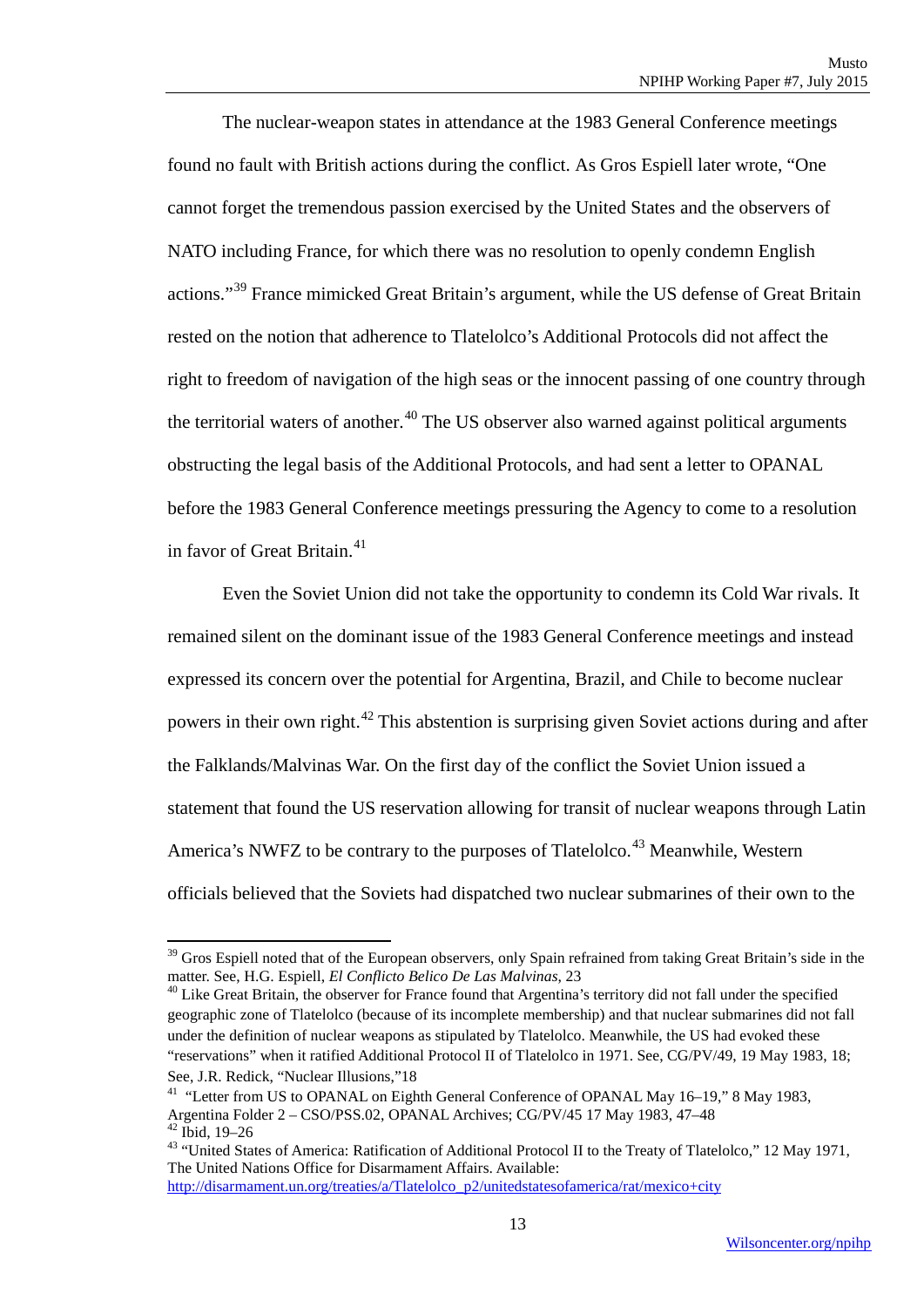South Atlantic during the conflict in order to locate British nuclear submarines for Argentina. As one senior British official quipped, "Stalin was flexible enough to make a deal with Hitler over Poland. Why should the Politburo embrace neutrality now in view of that record?"<sup>[44](#page-23-0)</sup> In January 1983 the Soviet Defense Ministry newspaper *Krasnaya Zvezda* accused Great Britain of carrying nuclear weapons aboard the *HMS Sheffield* during the War and believed that British naval vessels were carrying out nighttime search and salvage missions to recover the lost weapons from the sunk destroyer.<sup>45</sup>

Many Latin American states expressed their position on the Argentine-British debate within OPANAL's General Conference. Like Argentina, Brazil felt threatened by the presence of extra-regional states in the South Atlantic, and had provided its South American rival clandestine wartime assistance to fight the British.<sup>[46](#page-23-2)</sup> Argentina's vulnerability from its economic woes and transition to democracy enhanced its need to cooperate with Brazil and made Argentina appear less of a threat, especially as it placed its nuclear program further under civilian control.<sup>47</sup>

OPANAL was not responsible for the growing rapprochement between Argentina and Brazil, but its General Conference provided a forum through which to further facilitate, and capitalize on, the heightened cooperation. Although succinct in its comments, Brazil used OPANAL's General Conference to unequivocally support Argentina's case against Great Britain. Brazil's observer stated that NWFZs needed guarantees from the world's nuclear

<span id="page-23-1"></span>[area.html?module=Search&mabReward=relbias%3Ar%2C%7B%221%22%3A%22RI%3A5%22%7D 45](http://www.nytimes.com/1982/04/14/world/2-soviet-subs-reported-in-crisis-area.html?module=Search&mabReward=relbias%3Ar%2C%7B%221%22%3A%22RI%3A5%22%7D) An Argentine Exocet missile struck the *HMS Sheffield* on May 4, 1982 and the destroyer sunk six days later. "Soviet Asserts Britain Risked Nuclear Mishap in Falklands," *The New York Times*, 23 January 1983. Available: <sup>46</sup> J. Casado and E. Oliveira, "Ilhas Malvinas: Brasil apoiou tráfico de armas para Argentina," *O Globo*, Rio de Janeiro, 21 April 2012. Available: http://oglobo.globo.com/pais/ilhas-malvinas-brasil-apoiou-trafico-de-armas-<br>para-argentina-4707825<br><sup>47</sup> P.S. Washel (i.e., P.i. 1995)

<span id="page-23-0"></span><sup>44</sup> D. Middleton, "2 Soviet Subs Reported in Crisis Area," *The New York Times*, 14 April 1982. Available: [http://www.nytimes.com/1982/04/14/world/2-soviet-subs-reported-in-crisis-](http://www.nytimes.com/1982/04/14/world/2-soviet-subs-reported-in-crisis-area.html?module=Search&mabReward=relbias%3Ar%2C%7B%221%22%3A%22RI%3A5%22%7D)

<span id="page-23-3"></span><span id="page-23-2"></span>P.S. Wrobel, "From Rivals to Friends: The Role of Public Declarations in the Argentina-Brazil Rapprochement," in M. Krepon (ed.), *Declaratory Diplomacy: Rhetorical Initiatives and Confidence Building*, Report No. 27 (Washington, DC: The Stimson Center, 1999): 138; It is important to note, however, that the rapprochement was taking place before the transition to democracy in both countries, highlighted in the nuclear field by the 1980 bilateral agreement to use nuclear energy for peaceful purposes. See, T. Coutto, "An International History of the Brazilian-Argentine Rapprochement," 315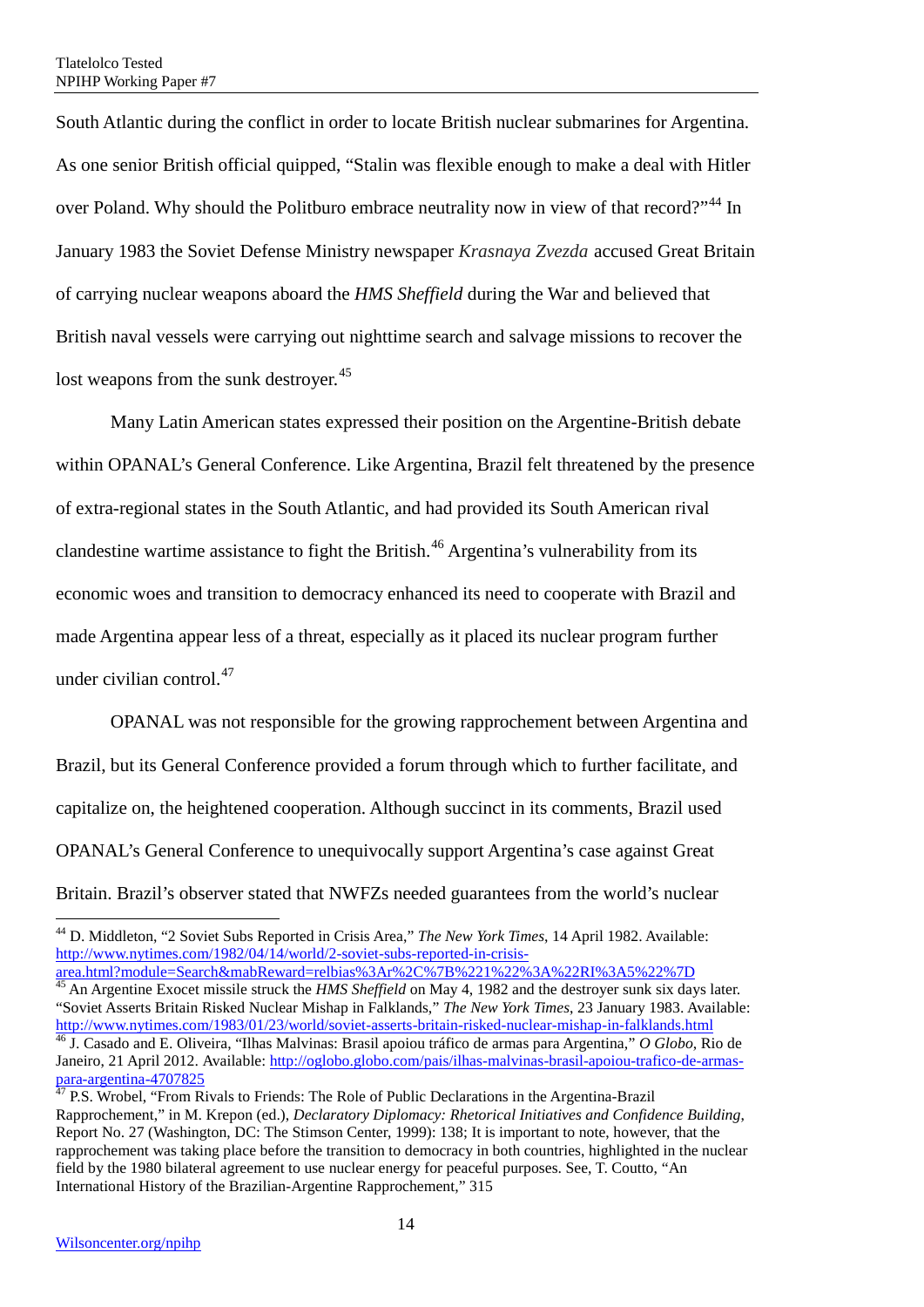powers that they would not use or threaten the use of nuclear arms against countries without nuclear weapons programs. He added that, "Brazil is worried only with the idea that in certain situations the introduction of nuclear arms into Latin America is able to be considered acceptable." The Brazilian observer went on to predict that such actions would destroy efforts to use nuclear energy for peaceful purposes and the advancement of humanity.<sup>[48](#page-24-0)</sup>

The other Latin American members of OPANAL delivered diverse responses to the feud between Argentina and Great Britain. The Panamanian and Nicaraguan representatives defended Argentina's position, stating that the mere presence of British nuclear weapons threatened Latin America's NWFZ.<sup>[49](#page-24-1)</sup> Nicaragua asked other delegations to condemn Great Britain's presence in the South Atlantic as a violation of the "spirit of Tlatelolco" and, finding this to be an historic moment for the Treaty, urged the definitive prohibition of nuclear arms arriving on ships with military purposes.<sup>[50](#page-24-2)</sup> Yet some Latin American participants, such as Uruguay and Trinidad and Tobago, were less prepared to criticize British actions in such a forum.[51](#page-24-3) Chile, which had hitherto followed Argentina and Brazil in remaining formally outside of the Tlatelolco regime, remained silent on the issue within the General Conference likely due to its clandestine support for the British during the War.<sup>[52](#page-24-4)</sup>

<sup>48</sup> CG/PV/44, 17 May 1983, 34–35

<span id="page-24-1"></span><span id="page-24-0"></span><sup>&</sup>lt;sup>49</sup> In March 1983 Panama sent a letter to all of the signatories of Tlatelolco whereby it expressed its belief that Great Britain had violated "the spirit of Tlatelolco" with its actions during the Falklands/Malvinas War. See, CG/234, 10 May 1983, 6-8

<span id="page-24-3"></span><span id="page-24-2"></span> $^{50}$  CG/PV/49, 19 May 1983, 12<br><sup>51</sup> The Uruguayan representative simply re-read definitions of nuclear weapons, presumably in the hopes of determining whether or not a nuclear submarine used in a conflict would count as a violation of Tlatelolco. Overall, he did not come to any meaningful conclusion on the issue. See, CG/PV/46, 18 May 1983, 12–14; Trinidad and Tobago questioned whether the General Conference was the proper forum to discuss such matters. See, CG/PV/49, 19 May 1983, 14–15; OPANAL's Secretary General avoided the debate altogether, saying that he did not think he should address the questions raised by the various delegates but instead should move on to more routine business. See, CG/PV/46, 18 May 1983, 21

<span id="page-24-4"></span> $52$  The Chilean observer internally reported that his delegation had "maintained close contact [on the issue] with Great Britain which appreciated, repeatedly, our cooperation." In comparison, Chile informed Argentina that its "insistence on radical positions" was counterproductive. Chile's observer believed that the Non-Aligned Movement (NAM), which "approves acts of this nature to make its weight and frustration felt with the policies of the great powers," had influenced the Argentine position. See, Embajador Representante Permanente de Chile ante Naciones Unidas (Trucco) al Señor Director de Politica Especial, "Remite Informe VIII Reunión," Naciones Unidas Ofic. Res. R-03-191, Fondo Organismos Internacionales, Vol. 1019, 2 June 1983, AGH, 16; On Chile's role in the War, see, for example, J. O'Sullivan, "Chile's Valuable Role in the Falklands," *National Review Online* 3 April 2012: Available: [http://www.nationalreview.com/corner/295165/chiles-valuable-role-](http://www.nationalreview.com/corner/295165/chiles-valuable-role-falklands-war-john-osullivan)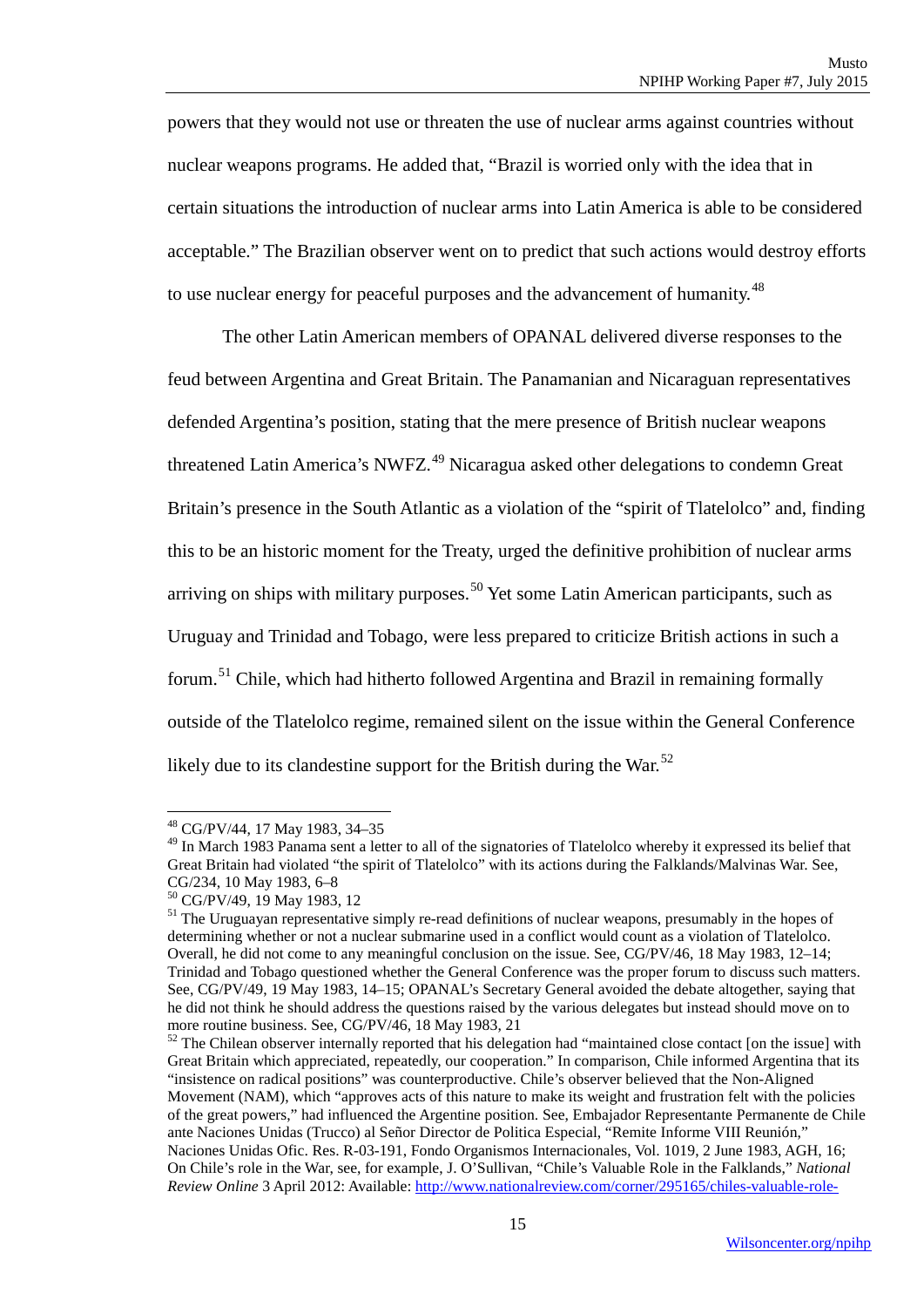#### <span id="page-25-0"></span>**The Formal Response of Latin America's NWFZ to the Falklands/Malvinas War**

From the perspective of Argentina and many Latin American states, multilateral organizations had failed to protect the region from acts of British imperialist aggression during the Falklands/Malvinas War. Due to US support for Great Britain, the Organization of American States (OAS) failed to uphold the so-called "Rio Pact" that promised collective security against an extra-hemispheric attack. In their eyes, the UN, under the thumb of its Security Council, acted belatedly to stop British aggression and failed to address Argentine claims.<sup>[53](#page-25-1)</sup> Initially, OPANAL proved no different by adopting a pro-British position, possibly due to US pressure.<sup>[54](#page-25-2)</sup> Three weeks into the Falklands/Malvinas War, OPANAL's Office of the Secretariat wrote in a memorandum that Tlatelolco did not cover Argentine and Brazilian territory, that the British had not brought nuclear weapons into the theater of conflict, and that nuclear submarines were not nuclear weapons since they were examples of a controlled use of nuclear energy.[55](#page-25-3)

The 1983 General Conference meetings changed OPANAL's posture. At the end of the meetings OPANAL passed Resolution 170 that resolved to "take note" of the statement made by Great Britain that it had not violated the Additional Protocols and to "take note with concern" the Argentine allegations of British aggression with nuclear weapons. Resolution 170 also held that OPANAL would "express its concern over the fact that nuclear propelled

 $\overline{\phantom{a}}$ 

[falklands-war-john-osullivan;](http://www.nationalreview.com/corner/295165/chiles-valuable-role-falklands-war-john-osullivan) "'Chile Not Proud of Falklands War Support', but 'proud of peace treaty with Argentina,'" *MercoPress* 18 August 2014: Available: [http://en.mercopress.com/2014/08/18/chile-not-proud-of](http://en.mercopress.com/2014/08/18/chile-not-proud-of-falklands-war-support-but-proud-of-peace-treaty-with-argentina)[falklands-war-support-but-proud-of-peace-treaty-with-argentina 53](http://en.mercopress.com/2014/08/18/chile-not-proud-of-falklands-war-support-but-proud-of-peace-treaty-with-argentina) J.O. Laucirica, "Lessons From Failure: The Falklands/Malvinas Conflict," *Seton Hall Journal of Diplomacy* 

<span id="page-25-1"></span>*and International Relations*, Vol. 1, No. 1, (2000): 79–95. Available:

[http://blogs.shu.edu/diplomacy/files/archives/laucirica.pdf;](http://blogs.shu.edu/diplomacy/files/archives/laucirica.pdf) G. Connell-Smith, "The OAS and the Falklands<br>Conflict." The World Today. Vol. 38, No. 9 (Sep., 1982): 340–347

<span id="page-25-3"></span><span id="page-25-2"></span> $54$  M. Serrano, *Common Security in Latin America*, 48<br> $55$  It is unclear how OPANAL's Secretary General came to the second conclusion concerning the location of British nuclear weapons. "Memorandum," 21 April 1982, Argentina Folder 2 – CSO/PSS.02, OPANAL Archives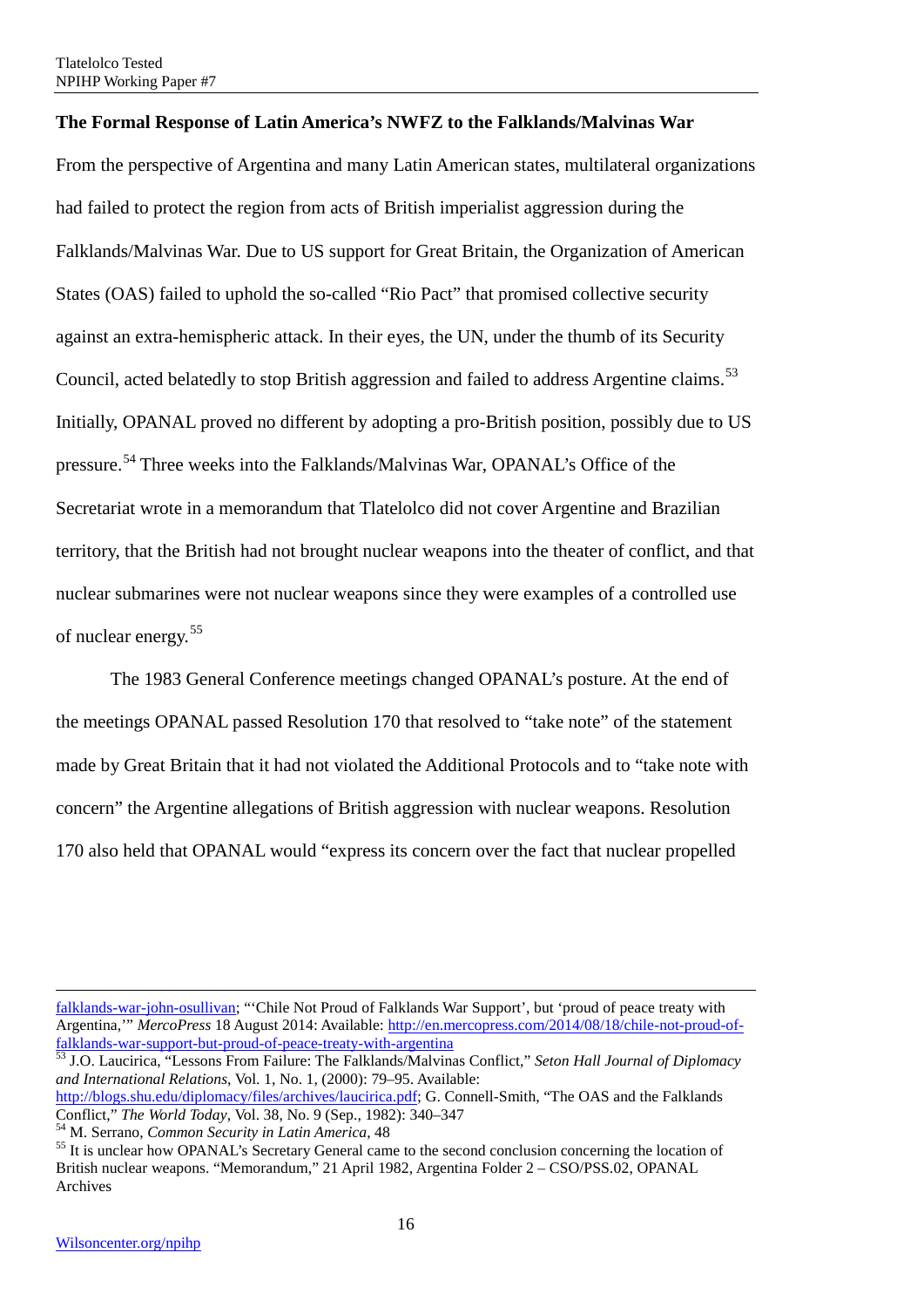submarines have been used in warlike actions in areas falling within the geographical Zone defined by . . . the Treaty."[56](#page-26-0)

Gros Espiell later wrote that in issuing Resolution 170, the General Conference likely did as much as it could in expressing its concern that nuclear-powered submarines could be employed for warlike purposes.<sup>[57](#page-26-1)</sup> Mexican political scientist Mónica Serrano is more dismissive of the Agency's actions. She finds that OPANAL's performance in the crisis "revealed its incapacity to take advantage of the legal and political opportunities offered by the instruments provided by the Treaty of Tlatelolco." Serrano points out that Argentina's inability as an informal member of Tlatelolco to call an exceptional meeting of OPANAL's General Conference hampered the ability of OPANAL to deal with the crisis in real-time.<sup>[58](#page-26-2)</sup>

OPANAL's response was toothless, but Resolution 170 had shifted OPANAL's stance during the Falklands/Malvinas War from support for Great Britain to concern over its actions.[59](#page-26-3) Argentina found this shift to be important. It used Resolution 170 at the 1985 General Conference meetings as evidence that OPANAL had acknowledged the presence of British nuclear arms in the region and had reaffirmed its "commitment to prevent all those activities that put in danger the status of the military denuclearization of Latin America."<sup>[60](#page-26-4)</sup>

Both Argentina and Nicaragua believed that the precedent set by Resolution 170 could soon be put to the test. At the 1985 and 1987 General Conference meetings Argentina claimed

1

<span id="page-26-0"></span><sup>56</sup> "Resolución 170 (VIII): Informaciones sobre la introduccion de armas nucleares por parte del Reino Unido del Gran Bretaña e Irlanda del Norte en la zona de las Islas Malvinas, Georgias del Sur, y Sandwich del Sur," 18 May 1983. OPANAL Resolutions Website. Available:

<http://www.opanal.org/Conference/sp/cgres/opacgres08.html>

<span id="page-26-1"></span><sup>57</sup> H.G. Espiell, *El Conflicto Belico De Las Malvinas*, 27 <sup>58</sup> M. Serrano, *Common Security in Latin America*, <sup>49</sup>

<span id="page-26-3"></span><span id="page-26-2"></span><sup>&</sup>lt;sup>59</sup> The Chilean observer reported that, "with a lot of discretion, [the Chilean delegation] suggested moderate solutions" accepted by the Latin American states negotiating Resolution 170, but conceded that the final product "constituted a success for Argentina." He also saw a potential lesson in Argentina's use of Tlatelolco while it remained outside of the Treaty's formal jurisdiction: "…with respect to Argentina, it is interesting to consider the need to not separate the politics of national security and that country's nuclear development from the Tlatelolco system. One should not discard the alternative that, even overcoming the known difficulties of Argentina to ratify that instrument, it has not done it. This fact would suggest studying the possibility of considering as an alternative the reexamination of our national position on the matter, with pragmatism." See, "Remite Informe VIII Reunión," 16

<span id="page-26-4"></span><sup>60</sup> CG/PV/51, 7 May 1985, 49–50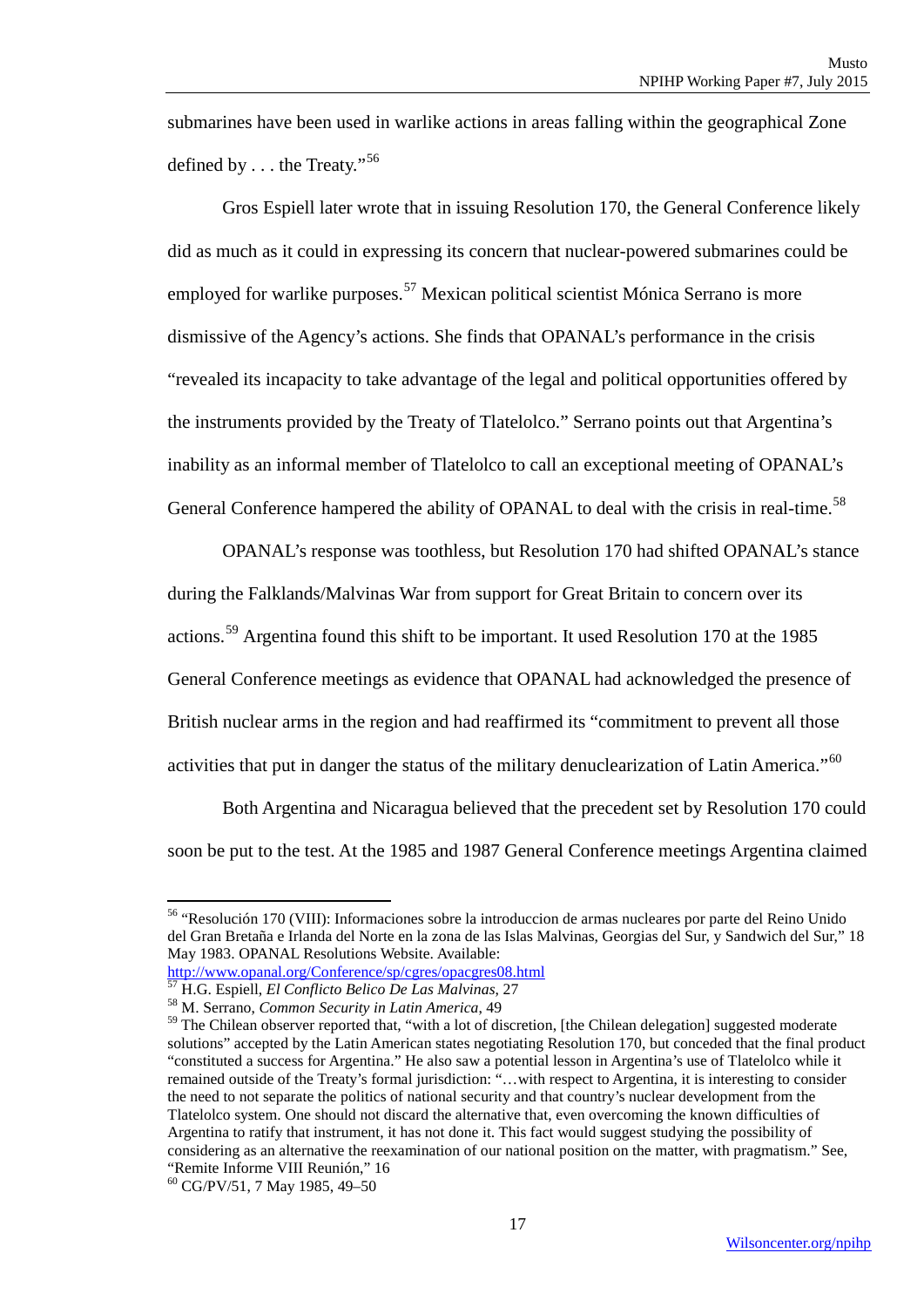that Great Britain still patrolled the South Atlantic with nuclear submarines and nuclearcapable battleships, and now stationed nuclear-capable Harrier jets on an increasingly militarized "Fortress Falklands." Argentina found that "this new British initiative creates a new source of tension and conflict in the area, able to affect the security of the region and with a purpose incompatible with Resolution 170."<sup>[61](#page-27-0)</sup> Meanwhile, at the 1985 General Conference meetings Nicaragua expressed concern over what it perceived to be the stationing of US nuclear weapons in Puerto Rico and the presence of US nuclear-armed vessels off the Nicaraguan coast meant to influence (through intimidation) the outcome of its civil war in favor of anti-government forces.<sup>[62](#page-27-1)</sup>

Like Argentina and Nicaragua, Brazil looked to strengthen Latin America's NWFZ against violations by contracting nuclear weapon states. At the 1987 General Conference meetings Brazil found it necessary to establish "adequate and reliable procedures for verification of the fulfillment of responsibilities assumed with relation to the Zone by the nuclear armed powers. Only with the adoption of these measures, that today do not exist, will there be complete assurance of the essential equality of the obligations and responsibilities between the two groups of [nuclear and non-nuclear] states." Brazil worked with Mexico and other Latin American parties to draft Resolution 208, which put OPANAL's Council in charge of studying how to ensure strict adherence to Tlatelolco by all contracting parties, especially those under the Additional Protocols.<sup>[63](#page-27-2)</sup> Brazil's observer found that Resolution 208 "gives us the hope that these concerns were taken in due consideration, and that the crucial problem [of foreign violations of Tlatelolco] of which I have made reference was properly considered, with a view to finding satisfactory solutions."<sup>[64](#page-27-3)</sup>

<span id="page-27-0"></span><sup>&</sup>lt;sup>61</sup> CG/PV/58, 28 April 1987, 26-27

<span id="page-27-3"></span><span id="page-27-2"></span>

<span id="page-27-1"></span> $^{62}$  CG/PV/51, 7 May 1985, 37–39<br> $^{63}$  CG/PV/53, 9 May 1985, 31–32, 36; "Resolución 208 (IX): Examen de las medidas tendientes a alcanzar a plena vigencia del Tratado de Tlatelolco y el estricto cumplimiento del Tratado y sus Protocolos Adicionales," 9 May 1985. Available[: http://www.opanal.org/Conference/sp/cgres/opacgres09.html](http://www.opanal.org/Conference/sp/cgres/opacgres09.html) <sup>64</sup> CG/PV/58, 28 April 1987, 37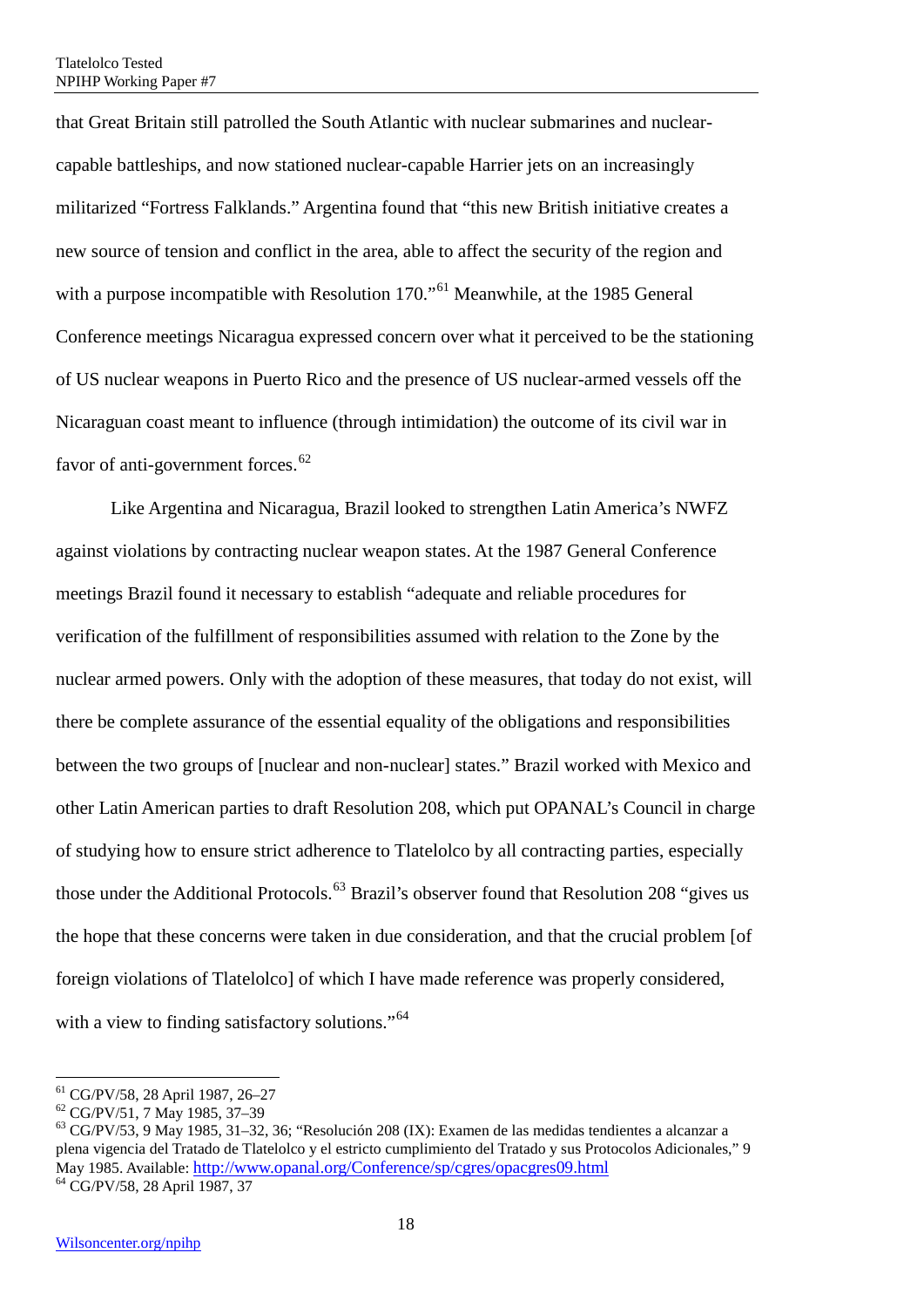In particular, Brazil looked to prevent a recurrence of the nuclear problems posed by the Falklands/Malvinas War. At the 1986 United Nations General Assembly (UNGA) Brazil led the creation of the Zone of Peace and Cooperation in the South Atlantic. This interregional initiative emphasized coordination in nuclear nonproliferation efforts between the African and Latin American states bordering the South Atlantic.<sup>[65](#page-28-0)</sup> Brazil introduced the initiative at OPANAL's 1987 General Conference and received praise for its leadership in strengthening and extending the region's commitment to nonproliferation. Uruguay began to strategize on how to properly integrate this Zone with Tlatelolco, and suggested that part of the next General Conference meetings be dedicated solely to this topic.<sup>[66](#page-28-1)</sup> At the 1989 General Conference meetings Brazil supported Peru's suggestion that the South Atlantic Zone receive input from all Latin American members participating in OPANAL's General Conference.<sup>[67](#page-28-2)</sup>

OPANAL increasingly became a forum for Argentine cooperation with other General Conference participants as well. At the 1987 General Conference meetings France, possibly finding camaraderie with another outcast of an international nonproliferation regime, reneged on its prior support for Great Britain and forcefully defended Argentina's nuclear program and its opposition to British actions. During one session the Argentine delegation conceded speaking time to France. In turn, France attacked Great Britain for building "Fortress Falklands," for being secretive about its actions in the South Atlantic, and for its irresponsibility under the Additional Protocols. Such support by a Western nuclear weapon state strengthened the position of all Latin American parties working within OPANAL to prevent future nuclear intrusions into region.<sup>[68](#page-28-3)</sup>

<sup>&</sup>lt;sup>65</sup> The Zone of Peace and Cooperation in the South Atlantic came into effect in 1994.<br>
<sup>66</sup> CG/PV/58, 28 April 1987, 9, 32; CG/PV/59, 28 April 1987, 25<sup>67</sup> CG/PV/64, 26 April 1989, 16<sup>68</sup> CG/PV/58, 28 April 1987, 25–29

<span id="page-28-2"></span><span id="page-28-1"></span><span id="page-28-0"></span>

<span id="page-28-3"></span>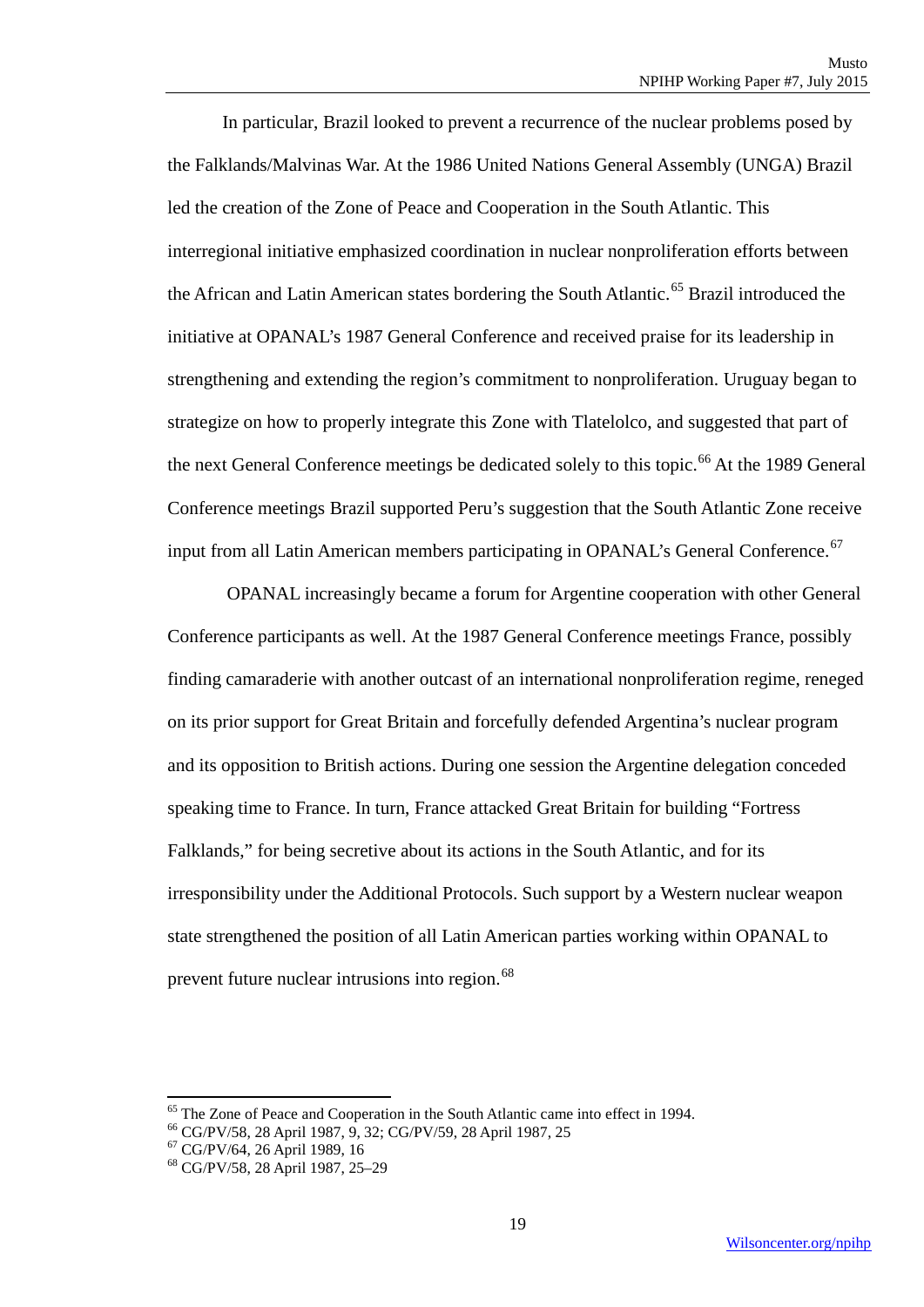#### <span id="page-29-0"></span>**OPANAL as Model**

Before the Falklands/Malvinas War, OPANAL was mostly an inefficient and ineffectual regional nuclear nonproliferation agency that struggled to affect change in Latin America. Likewise, the importance of OPANAL in dealing with the Falklands/Malvinas War should not be overstated: It had no impact on the outcome of the conflict, its retroactive analysis of Great Britain's potential violation of Tlatelolco produced no tangible ramifications, and Argentina and Brazil, the region's two most advanced nuclear states, remained outside of Tlatelolco's formal jurisdiction even as they tried to use the Treaty to their own advantage.

And yet, Argentina and Brazil found in OPANAL a common shield against perceived nuclear imperialism after the War. OPANAL provided these two rivals a chance to reinforce each other's regional nuclear nonproliferation initiatives even as they were external to the Tlatelolco regime, thereby helping to build trust not only between themselves but with other Latin American states as well. It provided all Latin American states a forum to engage in multilateral contact on nuclear nonproliferation issues as well as maintain contact with non-Latin American nuclear weapon states, all (crucially) without extra-regional oversight. Despite the underwhelming official response by OPANAL to perceived British violations of Tlatelolco during the Falklands/Malvinas War, Argentina, Brazil, and other states still found it to be important, and joined in efforts to strengthen the Latin American nuclear nonproliferation regime. Perhaps the larger point to be made is that many Latin American states *wanted* OPANAL to rectify perceived violations of Tlatelolco. Overall, this working paper finds that even a weakened regional nonproliferation agency like OPANAL can play an important role in the aftermath of a perceived nuclear threat from an extra-regional state.

Of the other eight NWFZs currently in existence, Africa might be best situated to learn from OPANAL's experience with the Falklands/Malvinas War. The 1996 Treaty of Pelindaba that established Africa's NWFZ in 2009 created the African Commission on

20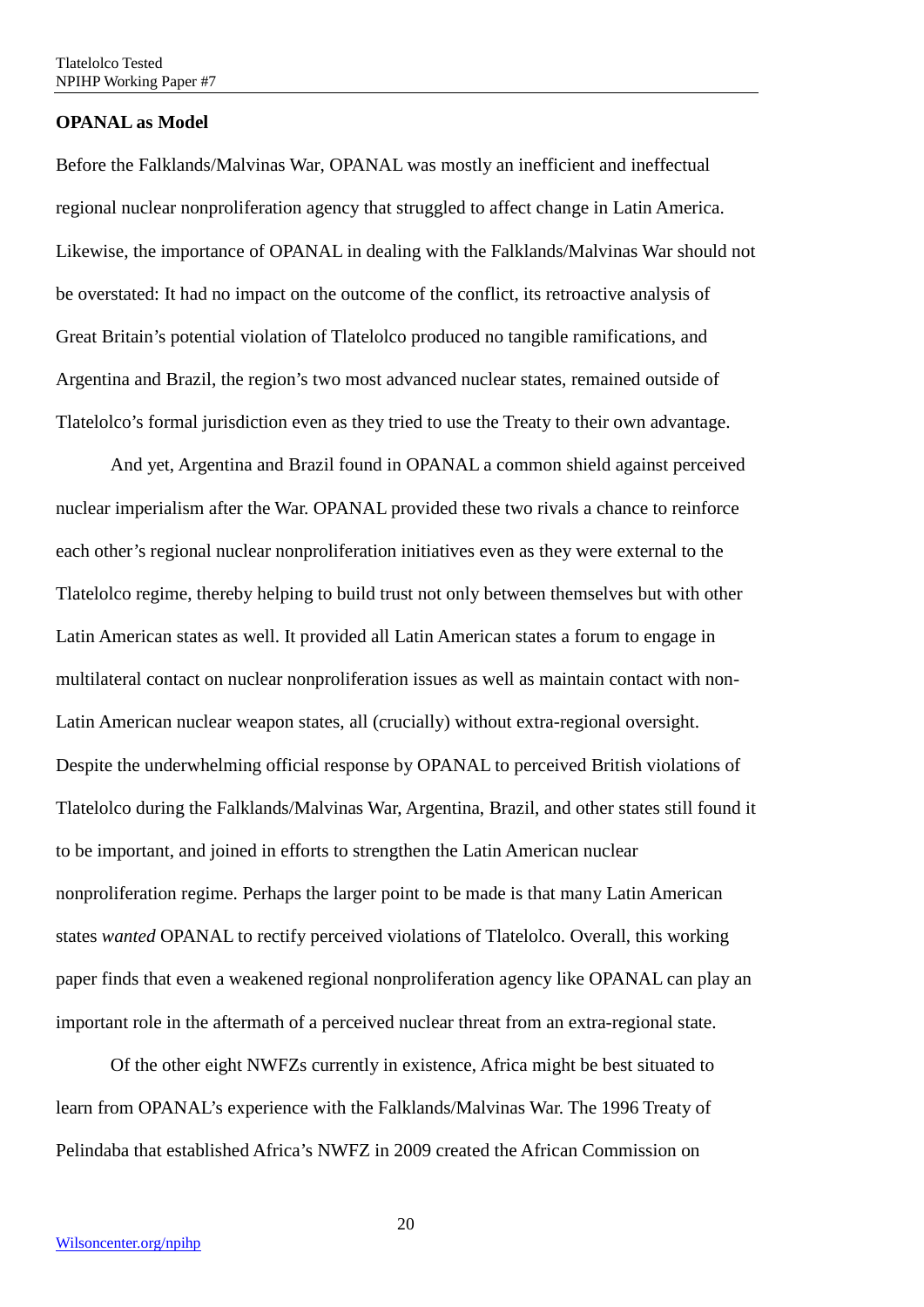Nuclear Energy (AFCONE). AFCONE, like OPANAL under Tlatelolco, helps ensure the proper functioning of Pelindaba, but consists of only twelve African states that serve a threeyear term. It too faces an insular problem in Diego Garcia, a tiny island in the Indian Ocean claimed by Mauritius (a member of Africa's NWFZ) and Great Britain, but leased by the latter to the US for military operations.

The African states that negotiated Pelindaba agreed that Diego Garcia fell under the jurisdiction of Africa's NWFZ. However, Great Britain ratified Additional Protocols I and II to the Treaty with the understanding that Diego Garcia would be excluded.<sup>[69](#page-30-0)</sup> Unsurprisingly, the US, the only eligible nuclear weapon state yet to ratify Pelindaba's Additional Protocols, subscribes to the British position.<sup>[70](#page-30-1)</sup> The highly militarized nature of Diego Garcia (which includes the presence of nuclear-capable aircraft and submarines and thus likely nuclear weapons) and its disputed ownership pose a challenge to the Pelindaba regime. AFCONE, despite its subset representation, is in position to provide a forum for dialogue on the nonproliferation issues raised by Diego Garcia. Such multilateral dialogue will help foster a regional approach towards the island and strengthen Africa's NWFZ moving forward.

In looking towards the future, the Middle East has been signaled by many to be the next best candidate for a NWFZ (and a more encompassing Weapons of Mass Destruction Free Zone). Some studies have considered how nuclear nonproliferation lessons from Latin America could apply to a NWFZ in the Middle East, but most have ignored the importance of an agency like OPANAL.<sup>[71](#page-30-2)</sup> The ability of a potential Middle Eastern nuclear nonproliferation

 $\overline{\phantom{a}}$ 

<span id="page-30-2"></span> $^{71}$  See, for example, P.M. Lewis, "A Middle East free of nuclear weapons: Possible, probable, or pipe-dream?," *International Affairs*, Vol. 89, No. 2 (2013): 445–449; N. Fahmy and P.M. Lewis, "Possible elements of an NWFZ treaty in the Middle East," in Kerstin Vignard (ed.), *Disarmament Forum: Nuclear-weapon-free zones*, United Nations Institute for Disarmament Research (2011). Available:

[http://www.unidir.org/files/publications/pdfs/nuclear-weapon-free-zones-en-314.pdf;](http://www.unidir.org/files/publications/pdfs/nuclear-weapon-free-zones-en-314.pdf) E. Solingen, "Middle East

<span id="page-30-0"></span><sup>69</sup> P.H. Sand, "Diego Garcia: A thorn in the side of Africa's nuclear-weapon-free zone," *Bulletin of Atomic Scientists*, 8 October 2009. Available: [http://thebulletin.org/diego-garcia-thorn-side-africas-nuclear-weapon-free-](http://thebulletin.org/diego-garcia-thorn-side-africas-nuclear-weapon-free-zone)

<span id="page-30-1"></span> $\frac{z_{\text{one}}}{70}$  "African Nuclear-Weapon-Free Zone Treaty and its Additional Protocols," US Bureau of International Security and Nonproliferation, US Department of State. Available: http://www.state.gov/t/isn/4699.htm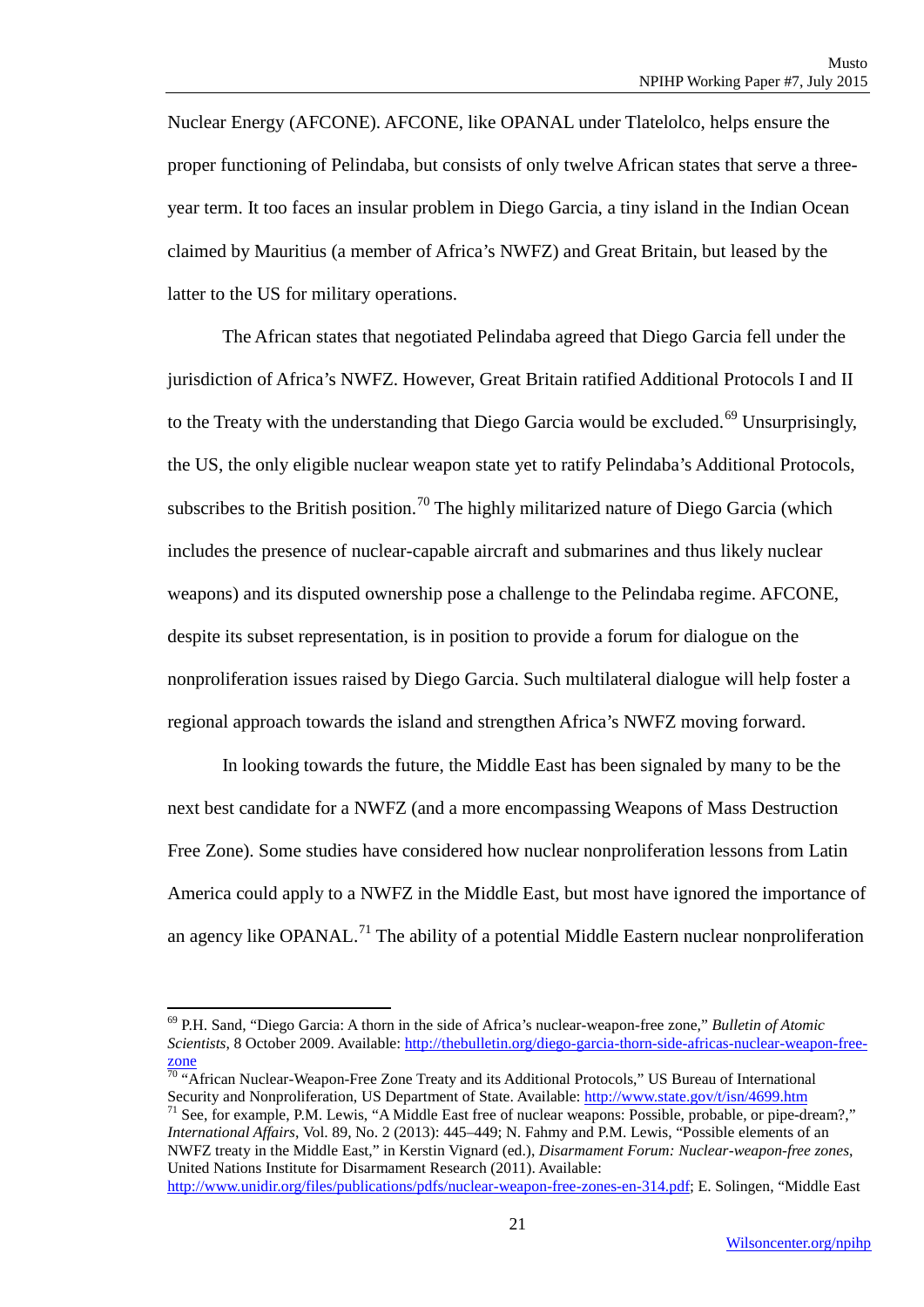agency to oversee inspections is understandably at the forefront of most thinking on the issue. It would be crucial for the specific nonproliferation dynamics of the Middle East, and is a responsibility not held by OPANAL under Tlatelolco. However, in a region beset by rivalries and conflict and in a field characterized by opacity, it is imperative to create a space for dialogue on issues of nuclear nonproliferation.

An agency similar to OPANAL would provide a forum though which Middle Eastern states could maintain multilateral contact with one another and with extra-regional states on issues of regional nuclear nonproliferation. It would give regional states the power of initiative and a proportionate voice. It would help isolate and insulate issues of nuclear nonproliferation from other contentious regional and global issues. Such a forum could also engage members on the periphery of the regional nuclear nonproliferation regime and facilitate the type of cooperation experienced by Argentina and Brazil in OPANAL's General Conference after the Falklands/Malvinas War. This model would work best for states that are rivals but not enemies, as has historically been the case with states like Iran and Saudi Arabia.<sup>[72](#page-31-0)</sup>

There is currently no pressing extra-regional nuclear threat to the Middle East, but Great Britain did not appear overly menacing to Latin America upon Tlatelolco's inception either. The close proximity of the Middle East to three nuclear weapon states (India, Pakistan, and Russia), the prevalence of US military bases in the region, and the historic use of the Middle East as a corridor for the trafficking of illicit nuclear materials, heightens the need for close coordination under a NWFZ's regional nonproliferation agency.[73](#page-31-1)

<span id="page-31-1"></span><http://www.foreignaffairs.com/articles/136409/mohsen-m-milani/iran-and-saudi-arabia-square-off>  $\frac{73}{73}$  For a brief description of illicit nuclear trafficking through the region, see, "Middle East and North Africa 1540 Reporting," *The Nuclear Threat Initiative*, 31 January 2014. Available: <http://www.nti.org/analysis/reports/middle-east-and-north-africa-1540-reporting/>

 $\overline{\phantom{a}}$ 

Denuclearization? Lessons from Latin America's Southern Cone." *Review of International Studies*, Vol. 27, No. 3, (July 2001): 375–394<br><sup>72</sup> See, for example, M.M. Milani, "Iran and Saudi Arabia Square Off: The Growing Rivalry Between Tehran

<span id="page-31-0"></span>and Riyadh," *Foreign Affairs*, 11 October 2011. Available: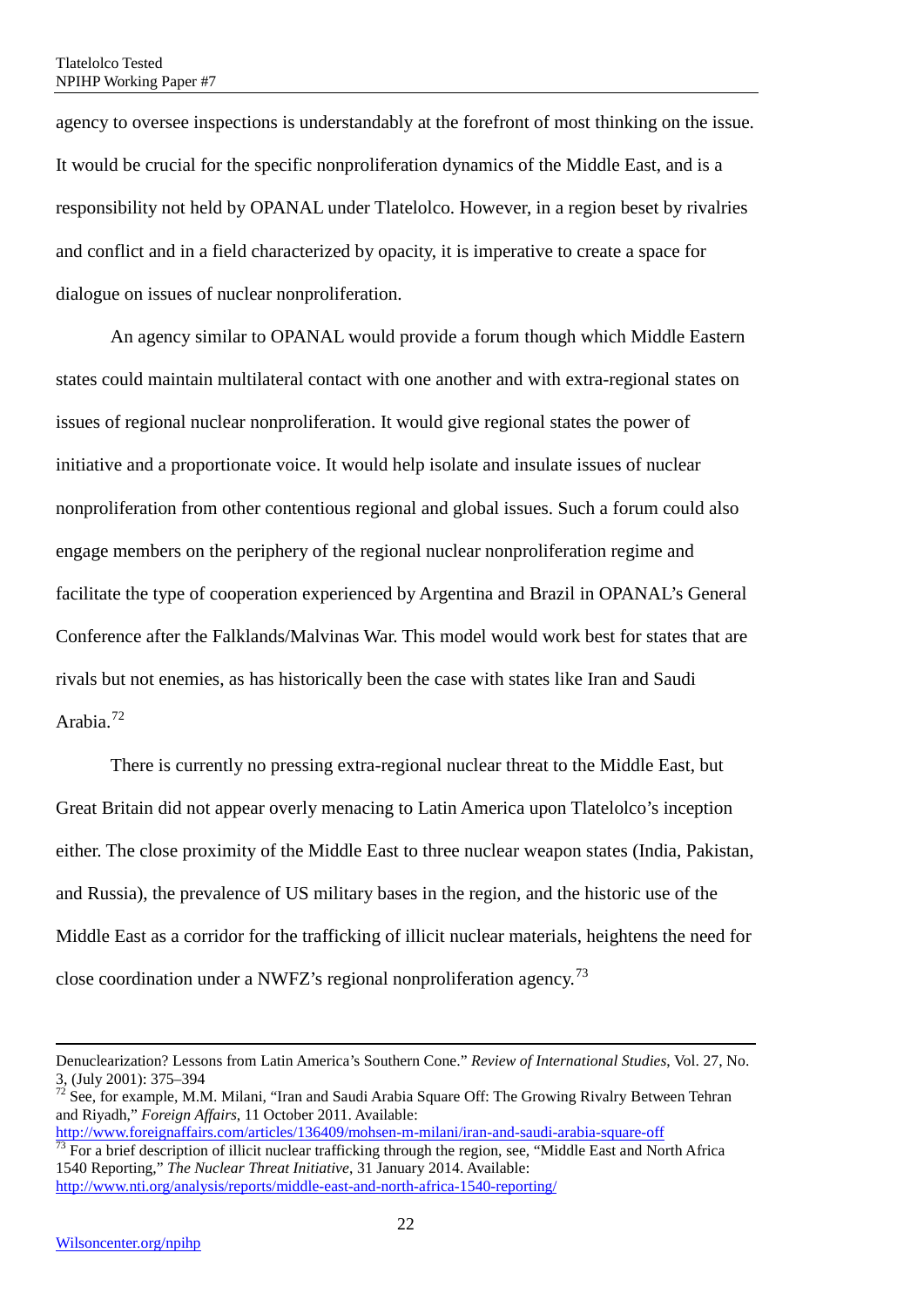More generally, the experience of Latin America's NWFZ in the wake of the Falklands/Malvinas War demonstrates the importance of the regionalization of nuclear nonproliferation efforts. For example, Argentina and Brazil's participation in OPANAL's General Conference after the War stemmed in large part from the fact that it was of Latin American origin and run by Latin American parties, not by the nuclear superpowers and suppliers. Over the years, Argentina and Brazil derided the "discriminatory" nature of the NPT, which they found to freeze in place the unequal and arbitrary status quo of nuclear and nonnuclear states.<sup>[74](#page-32-0)</sup> While Argentina and Brazil had some disagreements with the Tlatelolco regime, they were still willing to work with it and through it after the Falklands/Malvinas War, and had always taken pride in its existence.<sup>[75](#page-32-1)</sup>

Today Iran, despite its membership, has also used the term "discriminatory" to describe the NPT, while Israel remains one of only five states in the world outside the NPT regime.<sup>[76](#page-32-2)</sup> As in Latin America, perhaps the regionalization of nuclear nonproliferation efforts in the Middle East would provide a more suitable alternative. In any event, the ability of a NWFZ's regional nonproliferation agency to provide a forum for dialogue in dealing with extra-regional nuclear threats further justifies the creation of a NWFZ in the Middle East and in regions elsewhere around the world.

<span id="page-32-0"></span><sup>74</sup> Argentina ratified the NPT in 1995 and Brazil ratified it in 1998; M. Reiss, *Bridled Ambition: Why Countries Constrain their Nuclear Capabilities*, (Washington, D.C: Woodrow Wilson Center for Special Studies, 1995): 52–54 <sup>75</sup> See, for example, "Apendice: Opiniones y Comentarios de los Estados que, Ademas de Mexico, Participaron

<span id="page-32-1"></span>en el Debate General del Primer Periodo Extraordinario de Sesiones de la Asamblea General de las Naciones Unidas Dedicado al Desarme y que se Refieron Expresamente al Tratado de Tlatelolco en sus Intervenciones," The Papers of Alfonso García Robles, MS 97–8, Special Collections at the University of Virginia Law Library,

<span id="page-32-2"></span><sup>&</sup>lt;sup>76</sup> India, Pakistan, North Korea, and South Sudan are the other four countries, the latter presumably because of its nascent statehood. For some of Iran's more recent comments on the NPT, see, L. Charbonneau, "Iran Slams Anti-Nuclear Weapons Treaty as Discriminatory," *Reuters*, November 5, 2012. Available: <http://www.reuters.com/article/2012/11/05/us-nuclear-iran-treaty-idUSBRE8A41FN20121105>